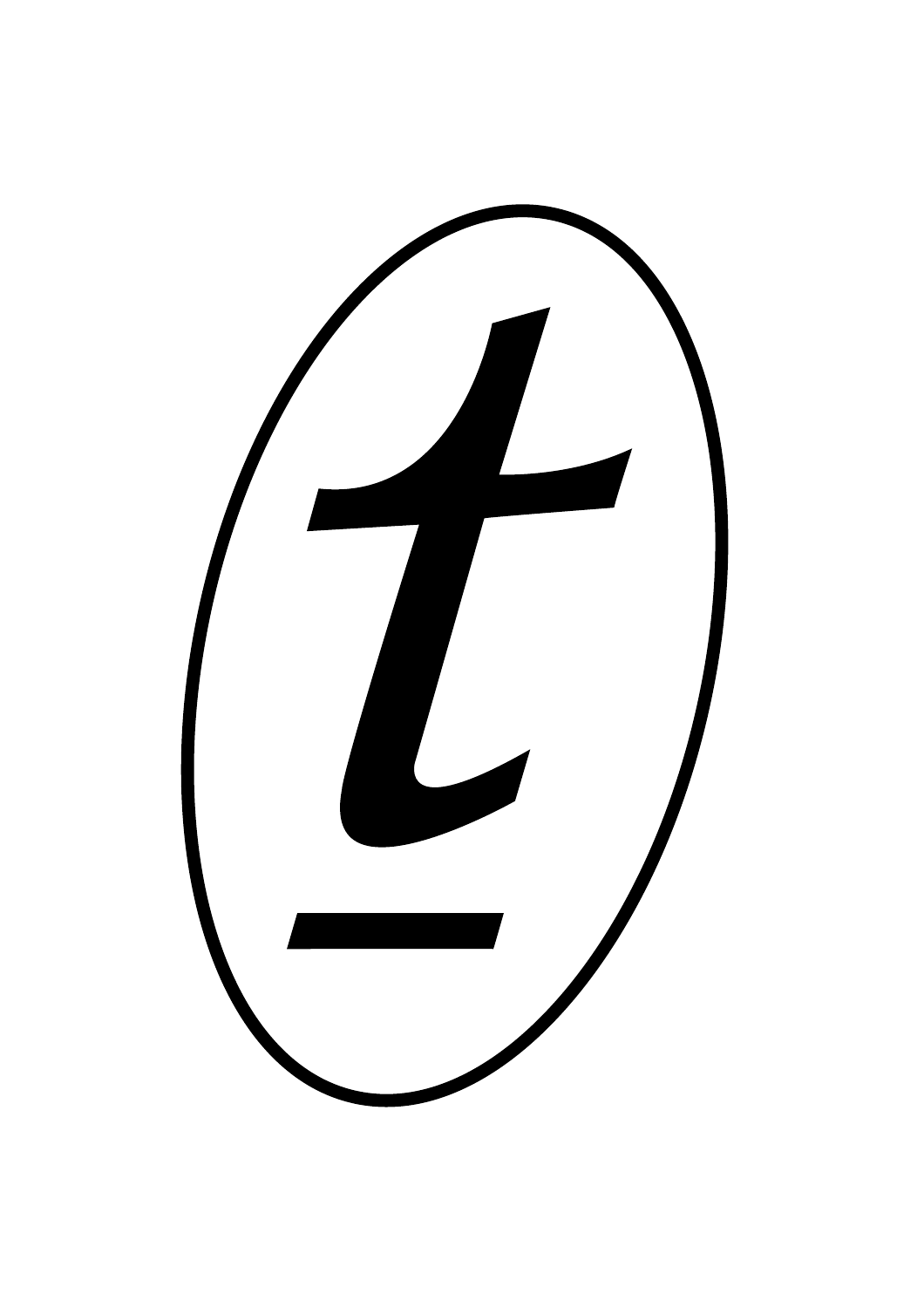# The Text Publishing Company

## **London Rights Guide 2022**

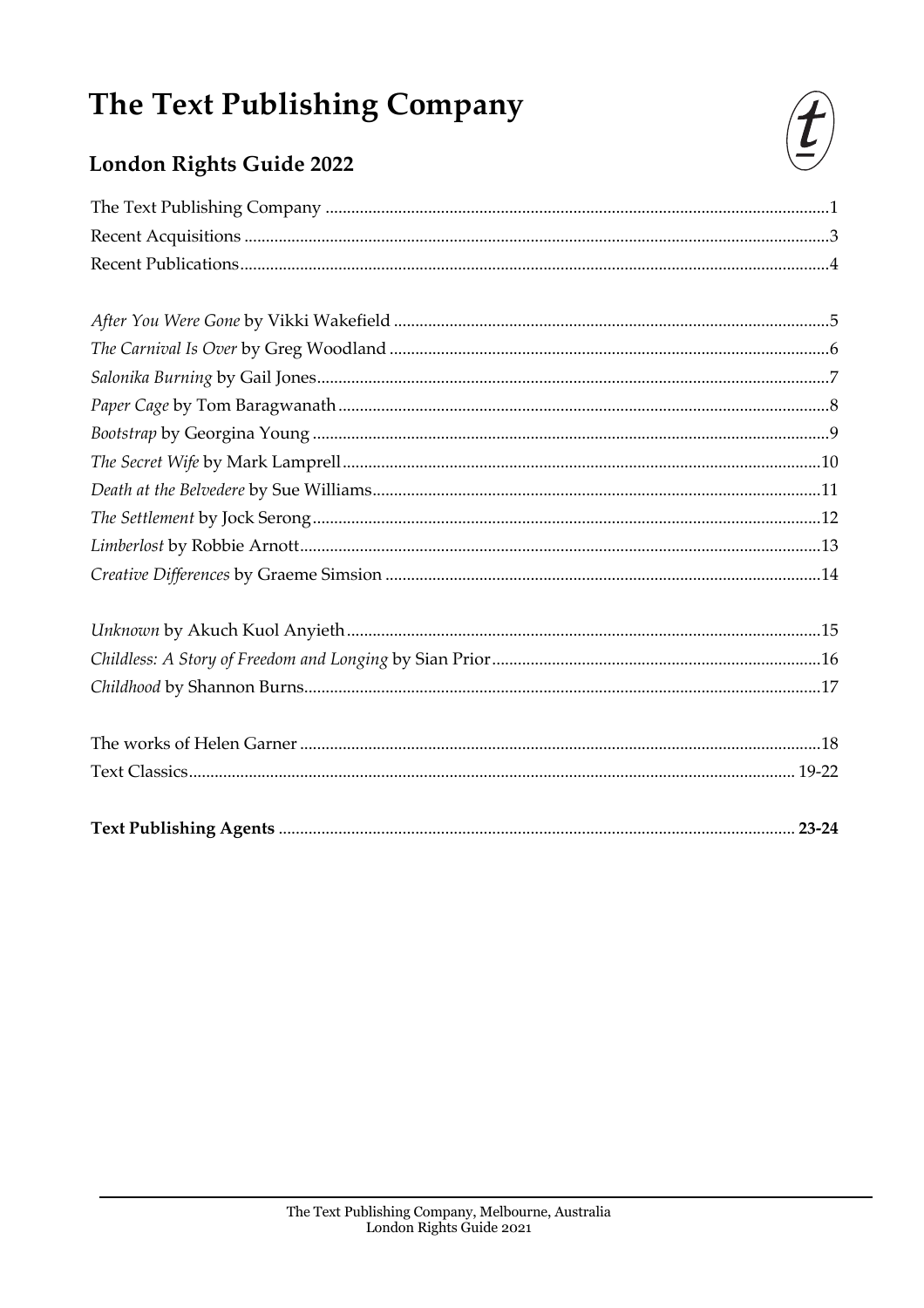### **For additional information, please contact:**

| Lara Shprem                          |                                   |
|--------------------------------------|-----------------------------------|
| <b>Rights Coordinator</b>            |                                   |
| The Text Publishing Company          | lara.shprem@textpublishing.com.au |
| Wurundjeri Country                   |                                   |
| Level 6, Royal Bank Chambers         | tel: $+61386104511$               |
| 287 Collins Street                   |                                   |
| Melbourne Victoria 3000 Australia    |                                   |
|                                      |                                   |
| <b>Anne Beilby</b>                   |                                   |
| <b>Rights and Contracts Director</b> |                                   |
| The Text Publishing Company          | anne.beilby@textpublishing.com.au |
| Wurundjeri Country                   |                                   |
| Level 6, Royal Bank Chambers         | tel: $+61386104535$               |
| 287 Collins Street                   |                                   |
| Melbourne Victoria 3000 Australia    |                                   |
|                                      |                                   |

The Text Publishing Company acknowledges the Traditional Owners of the country on which we work, the Wurundjeri people of the Kulin Nation, and pays respect to their Elders past and present.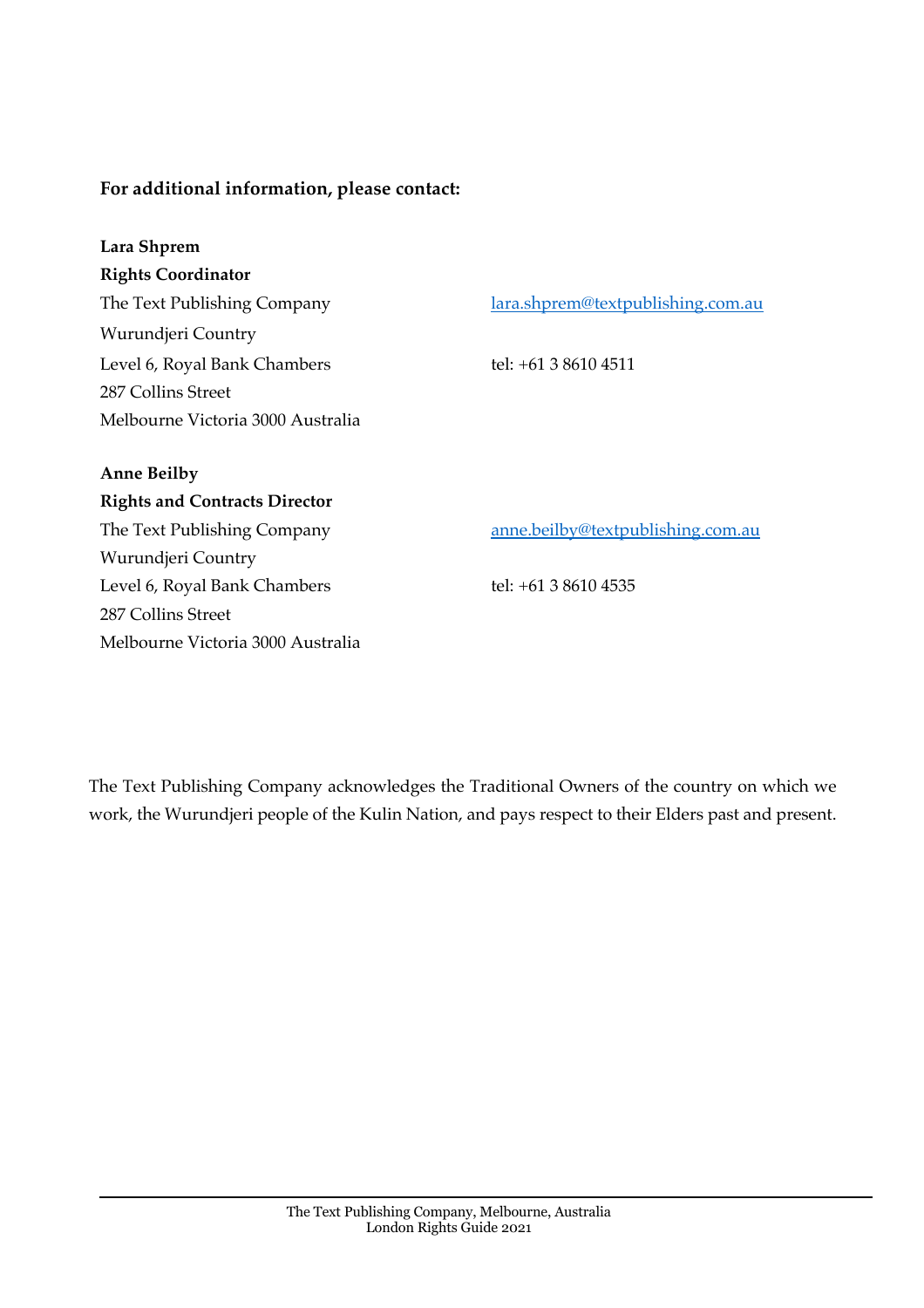## **Recent Acquisitions**

## **Children and Young Adult**

| Gale,<br>Emily<br>Weetman,<br>&<br><b>Nova</b> | Outlaw Girls              | World                       | Authors                                        |
|------------------------------------------------|---------------------------|-----------------------------|------------------------------------------------|
| He, Joan                                       | Strike the Zither duology | & Comm<br>UΚ<br>(ex Canada) | The Rights People                              |
| Laguna, Ingrid                                 | Kasia                     | World                       | Curtis Brown Australia                         |
| Laguna, Ingrid                                 | Come On, Otto             | World                       | Curtis Brown Australia                         |
| Levithan, David                                | Answers in the Pages      | ANZ                         | United Agents on behalf<br>of the Clegg Agency |

### **Adult**

| Calaby, Tara                 | Untitled historical novel           | World                    | Author                                            |
|------------------------------|-------------------------------------|--------------------------|---------------------------------------------------|
| Cave, Nick and O'Hagan, Sean | Faith, Hope and Carnage             | <b>ANZ</b>               | Canongate Books                                   |
| Darrieussecq, Marie          | Pas Dormir                          | UK & Comm (ex<br>Canada) | Editions P.O.L.                                   |
| Halloran, Jacinta            | Resistance Is Futile                | World                    | Curtis Brown Australia                            |
| Ísberg, Fríða                | Merking / The Mark                  | ANZ                      | <b>RCW Literary Agency</b>                        |
| Jones, Gail                  | Salonika Burning                    | World                    | Jane Novak Literary Agency                        |
| Kwaymullina, Ambelin         | Liar's Test and its untitled sequel | ANZ                      | Grinberg<br>Literary<br><b>Till</b><br>Management |
| Malcolm, Janet               | Pictures                            | <b>ANZ</b>               | Farrar, Straus and Giroux                         |
| Morrissey, John              | Autoc                               | World                    | Author                                            |
| Morrissey, John              | Bird Deity Alpha                    | World                    | Author                                            |
| Salasc, Emmanuelle           | Hors Gel / Alarm                    | UK & Comm (ex<br>Canada) | Editions P.O.L.                                   |
| Schwartz, Selby Wynn         | After Sappho                        | <b>ANZ</b>               | <b>Galley Beggar Press</b>                        |
| Wilson, Kevin                | Now Is Not the Time to Panic        | UK & Comm (ex<br>Canada) | Abner Stein in association<br>with The Book Group |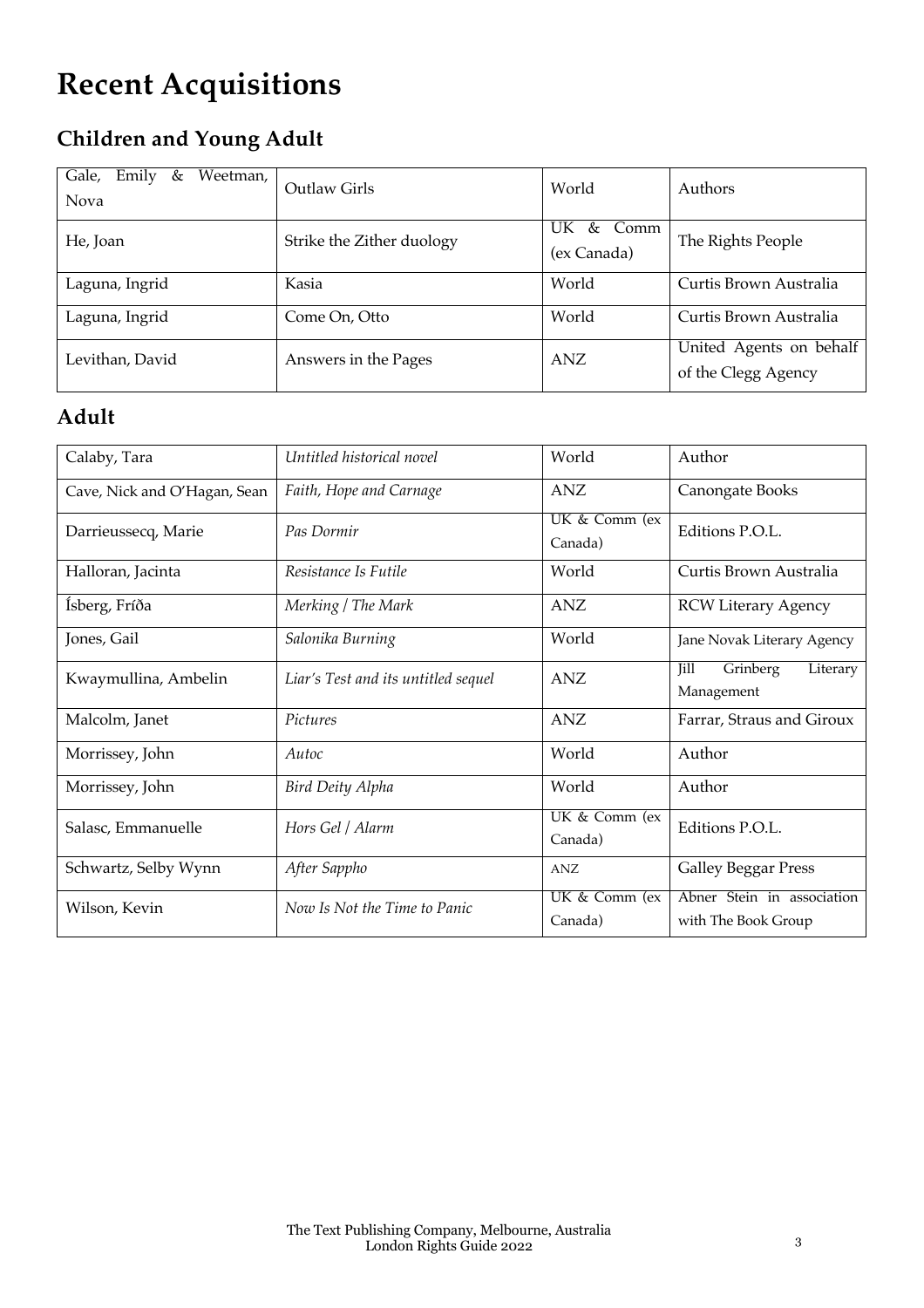# **Recent Publications**

## **Children and Young Adult**

| Arnold, David           | The Electric Kingdom                               | Writers House USA                 |
|-------------------------|----------------------------------------------------|-----------------------------------|
|                         |                                                    |                                   |
| Dabos, Christelle       | The Storm of Echoes: The Mirror Visitor, Book Four | Gallimard Jeunesse                |
|                         |                                                    |                                   |
| Kelly, Erin Entrada     | Those Kids from Fawn Creek                         | The Rights People                 |
|                         |                                                    |                                   |
| King, A.S.              | Switch                                             | Penguin Random House USA          |
|                         |                                                    |                                   |
| Meyer, Marissa          | Gilded                                             | Jill Grinberg Literary Management |
|                         |                                                    |                                   |
| Meyer, Marissa (editor) | Serendipity: Ten Romantic Tropes, Transformed      | Jill Grinberg Literary Management |
|                         |                                                    |                                   |
| Obama, Barack           | Dreams From My Father: Adapted for Young Adults    | <b>Abner Stein</b>                |
|                         |                                                    |                                   |
| Saeed, Aisha            | <b>Omar Rising</b>                                 | Penguin Random House USA          |
|                         |                                                    |                                   |
| Smith, Mark             | If Not Us                                          | Author                            |
|                         |                                                    |                                   |

## **Adult**

| Collette, Katherine           | The Competition                                                            | Jacinta di Mase Management                    |
|-------------------------------|----------------------------------------------------------------------------|-----------------------------------------------|
| Disher, Garry                 | The Way It Is Now                                                          | Jenny Darling & Associates                    |
| Down, Jennifer                | <b>Bodies of Light</b>                                                     | Author                                        |
| Durastanti, Claudia           | La Straniera / Strangers I Know                                            | Casanovas & Lynch Literary<br>Agency          |
| Fenster, Gigi                 | A Good Winter                                                              | High Spot Literary                            |
| Garner, Helen                 | How to End a Story: Diaries Volume 3                                       | Jane Novak Literary Agency                    |
| Holbe, Julia                  | Unsere glücklichen Tage / Our Happy Days                                   | Penguin Random House Germany                  |
| Jones, Kimberly               | How We Can Win: Race, History and<br>Changing the Money Game That's Rigged | Farrar, Straus and Giroux                     |
| Macrae Burnet, Graeme         | Case Study                                                                 | <b>Blake Friedmann Literary Agency</b><br>Ltd |
| McGirr, Michael               | Ideas to Save Your Life: Philosophy for<br>Wisdom, Solace and Pleasure     | Curtis Brown Australia                        |
| Melchor, Fernanda             | Páradais / Paradais                                                        | Literarische Agentur Michael Gaeb             |
| Sherborne, Craig              | The Grass Hotel                                                            | Jane Novak Literary Agency                    |
| Simsion, Graeme               | The Novel Project                                                          | Author                                        |
| Simsion, Graeme & Buist, Anne | Two Steps Onward                                                           | Authors                                       |
| Tokarczuk, Olga               | Księgi Jakubowe / The Books of Jacob                                       | <b>RCW Literary Agency</b>                    |
| Wang, Weike                   | Joan Is Okay                                                               | David Higham Associates                       |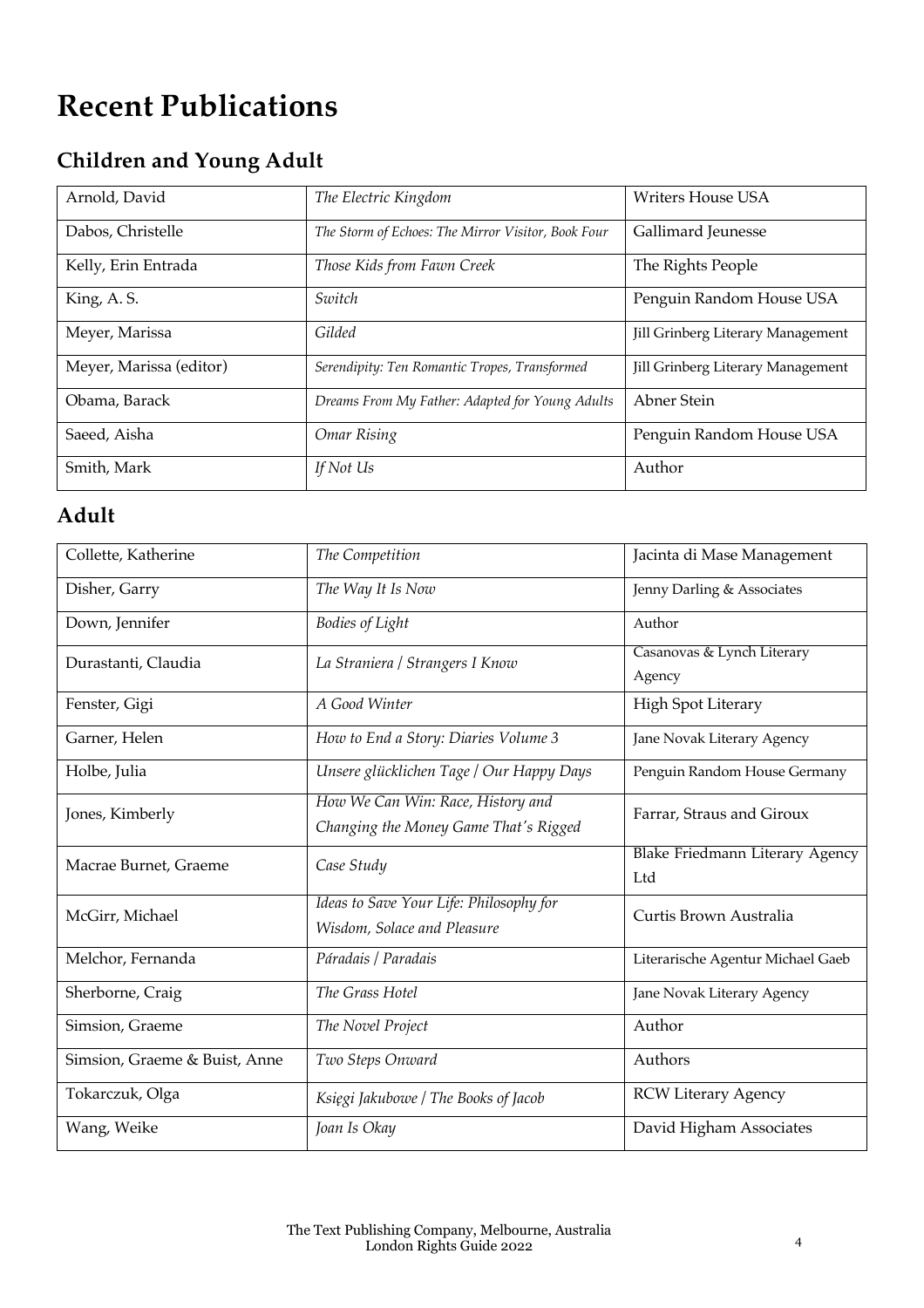## *After You Were Gone* **by Vikki Wakefield**

*Not knowing was like living inside a well with slippery sides and the occasional crack between stones, a foothold, a scrabbling place…That damned pink dress Sarah was wearing. I tortured myself, going over the things I could have changed if I had been paying attention…After Sarah*  was gone, I still yearned for answers. I moved on, but I'd built my house around the well. While *I was busy living, it sank deeper; the distance was greater, the light dimmer. This time the climb might be impossible, but I had no choice—I let myself fall.*

*My life is a story in two parts.*

*Before.*

*After.*

What happens to a family when a child goes missing? How far would you go to learn the truth?

In a busy street market, Abbie lets go of six-year-old Sarah's hand. She isn't a bad mother, just exhausted. When she turns around, her daughter isn't there. After a full-scale search and a highprofile investigation, there is still no trace of Sarah.

Six years later, Abbie is in love and getting married. Her family, despite their problems, have seen her through her worst imaginings—only Abbie's mother seems unwilling to let her move on. Her fragile peace is constantly threatened: not knowing what happened to Sarah is like living with a curse.

Then a phone call from an unknown number offers closure. A man claims to know what happened to Sarah, but if Abbie tells anyone or fails to follow instructions, she'll never find out. What price must Abbie pay to know the truth?

**Vikki Wakefield** writes fiction for young adults and adults. Her books explore family, class and relationships in a contemporary setting. Her novels *All I Ever Wanted*, *Friday Brown*, *Inbetween Days* and *Ballad for a Mad Girl* have been shortlisted for numerous awards. *This Is How We Change the Ending* was named Book of the Year: Older Readers in the 2020 Children's Book Council Awards. *After You Were Gone*, a psychological thriller, is her first novel for adults. She is working on her second one.

**Rights Held:** World

Fiction 1 October 2022 1 Manuscript available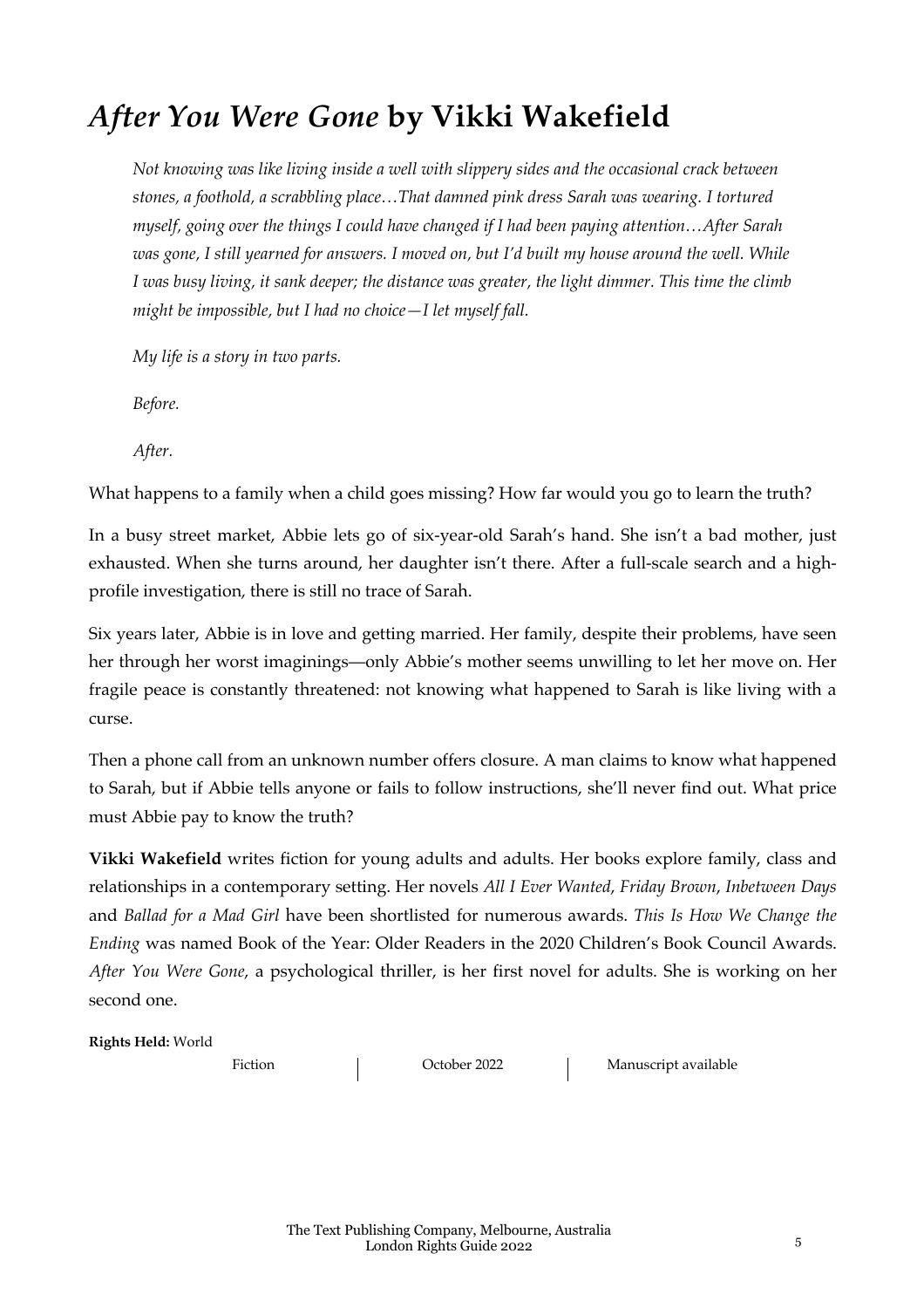# *The Carnival Is Over* **by Greg Woodland**

1971—Hal is seventeen, with dreams of escaping from Moorabool to a life in the city. But right now he's on a good-behaviour bond and stuck in a job he hates, paying off the car he 'borrowed' and crashed. Hal's packing-room job makes him a target for workplace bullies and the friendship of the older, more worldly Christine is all that makes each day bearable. So when she doesn't turn up for work, he's on the alert.

So is Sergeant Mick Goodenough. But he already knows what's happened to Christine: the same thing that happened to the newly elected deputy mayor. When another gruesome 'accident' occurs in Moorabool, Goodenough suspects there's something sinister going on behind the scenes at the abattoir.

Mick and Hal are both determined to dig up the truth. Before long each of them is going to find himself in mortal danger and running for his life.

Greg Woodland, author of the acclaimed *The Night Whistler*, returns with another nail-biting rural thriller that will have you on the edge of your seat.

Praise for Greg Woodland:

'Troubling undercurrents swirl in a seductively involving story of small-town secrets and obsessions.' Garry Disher on *The Night Whistler*

**Greg Woodland** is an author, screenwriter and former director. Since 2000 he's worked as a freelance script editor and consultant for film funding bodies and the Australian Writers' Guild and taught screenwriting at Sydney film schools and universities. His first novel, *The Night Whistler*, was shortlisted for a 2021 Ned Kelly Award.

**Rights Held:** World **Option Publishers:** France—Editions Belfond; Russia—Ast Fiction August 2022 Manuscript available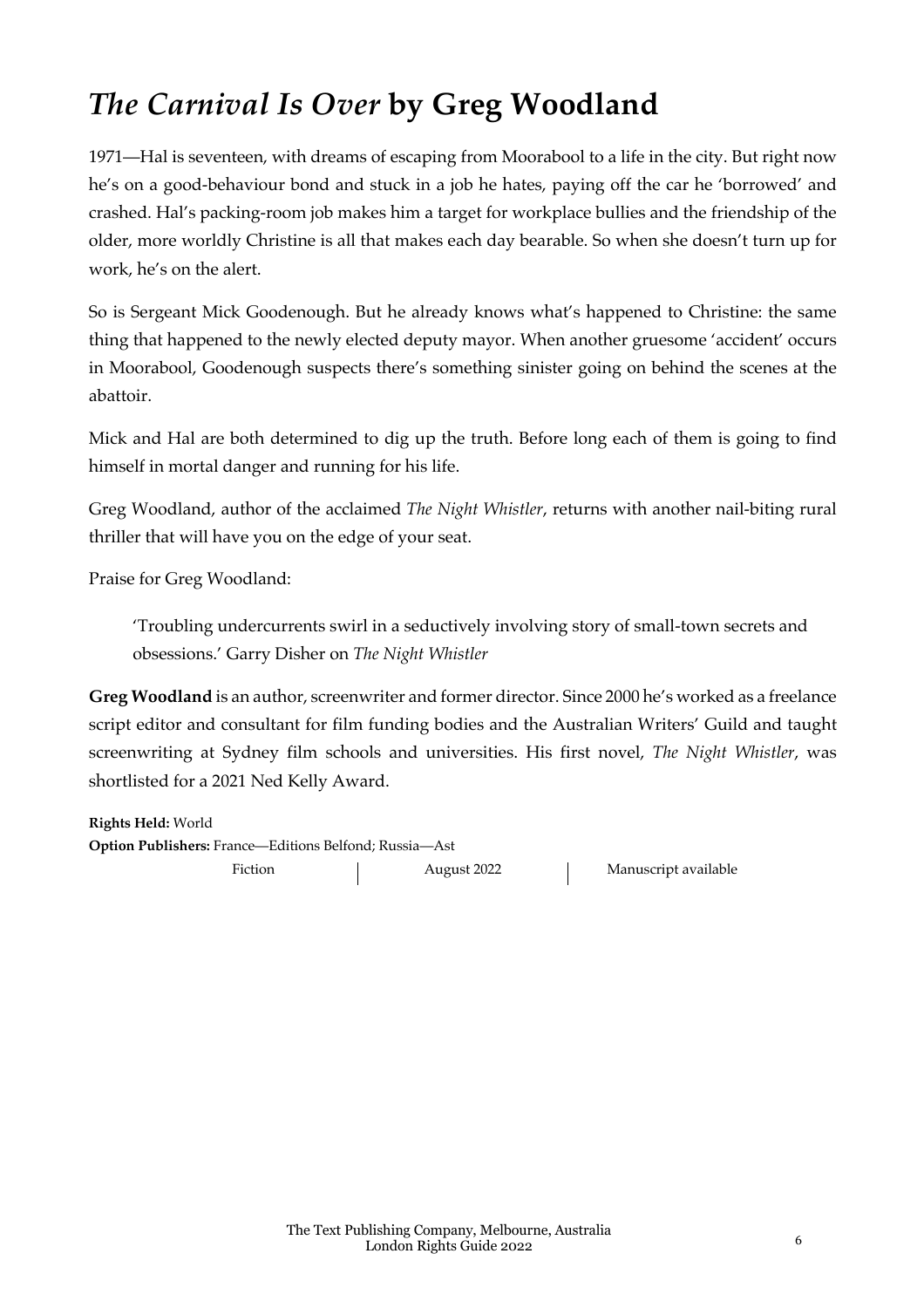# *Salonika Burning* **by Gail Jones**

*How he wished to paint it. The razed city. The human drama. He saw the old forms broken, shaped in new alignments, the destructible world abstracted in splendid innovations…Already he understood the power of derangement, and how a single window might contain an entire fate.*

Greece, 1917. The great city Salonika is ravaged by an enormous fire as Europe is engulfed by war.

Amid the destruction, there are those who have come to the frontlines to heal: surgeons, ambulance drivers, nurses, orderlies and other volunteers. Four of these people—Olive, Grace, Stella and Stanley—are at the centre of Gail Jones' extraordinary new novel, which takes its inspiration from the wartime experiences of Australians Miles Franklin and Olive King, and those of British painters Grace Pailthorpe and Stanley Spenser.

Propulsive and gripping, *Salonika Burning* is a formidable work of historical fiction that illuminates not only the devastation of war but also the social upheaval of the times. It shows Gail Jones at the height of her powers.

Praise for Gail Jones:

'Jones is one of our greatest writers—for her enormous wisdom and insight as well as the shimmering intensity of her descriptive language.' *West Australian* on *The Death of Noah Glass*

'A beautifully written and finely imagined novel.' *Weekly Times* on *Our Shadows*

**Gail Jones** is one of Australia's most celebrated writers. She is the author of two short-story collections and nine novels, and her work has been translated into several languages. She has received numerous literary awards, including the Prime Minister's Literary Award, the *Age* Book of the Year, the South Australian Premier's Award, the ALS Gold Medal and the Kibble Award, and has been shortlisted for the Miles Franklin Literary Award, the International Dublin Literary Award and the Prix Femina Étranger. Originally from Western Australia, she now lives in Sydney.

**Rights Held:** World

Fiction 1 November 2022 1 Manuscript available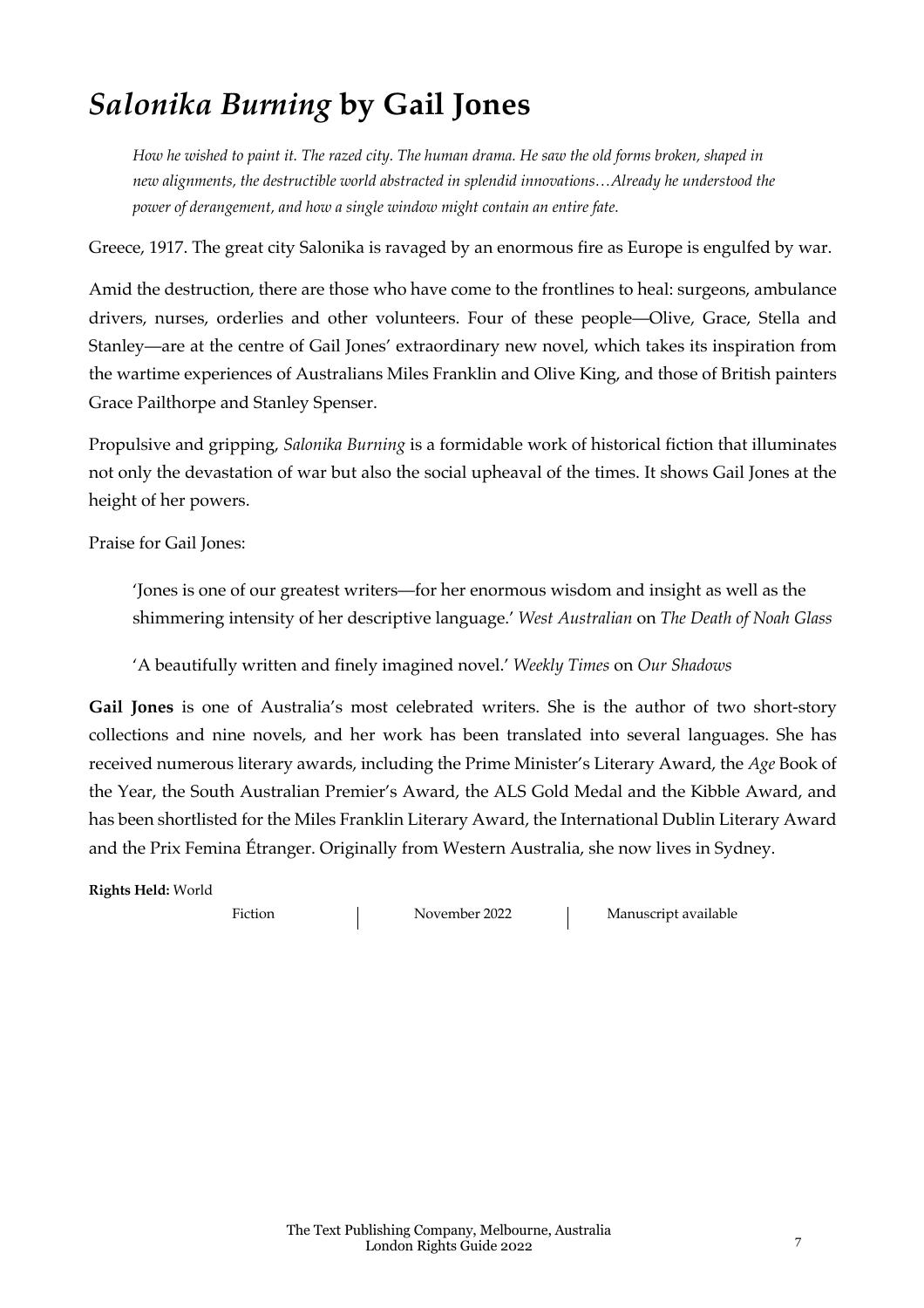# *Paper Cage* **by Tom Baragwanath**

Masterton isn't a big town. The community's tight, if not always harmonious. So when a child goes missing it's a big deal for everyone. And when a second kid disappears, the whole town's holding their own children that little bit tighter.

Lorraine doesn't have kids, but she has a nephew. She's holding him a bit tighter, too, because she works for the police, and she knows they don't have any idea.

Lo's not a cop, she's a records clerk. She sits out back among the piles of paper, making connections, remembering things. Working things out that the actual cops don't want to hear about.

Until the new investigator, Hayes, arrives from Wellington, and realises Lo's the only person there with answers to any of his questions. Which is just as well—because the clock is running down for the children of the town.

Both a nail-biting thriller and a beautifully written, acutely observed portrait of a community, *Paper Cage* is the prize-winning debut from young New Zealand novelist Tom Baragwanath.

**Tom Baragwanath** is a writer originally from Masterton, New Zealand, currently living in Paris. His short fiction has been widely published. He completed an MA in Creative Writing at Kent University in 2020.

**Rights Held:** World

Fiction Reptember 2022 Manuscript available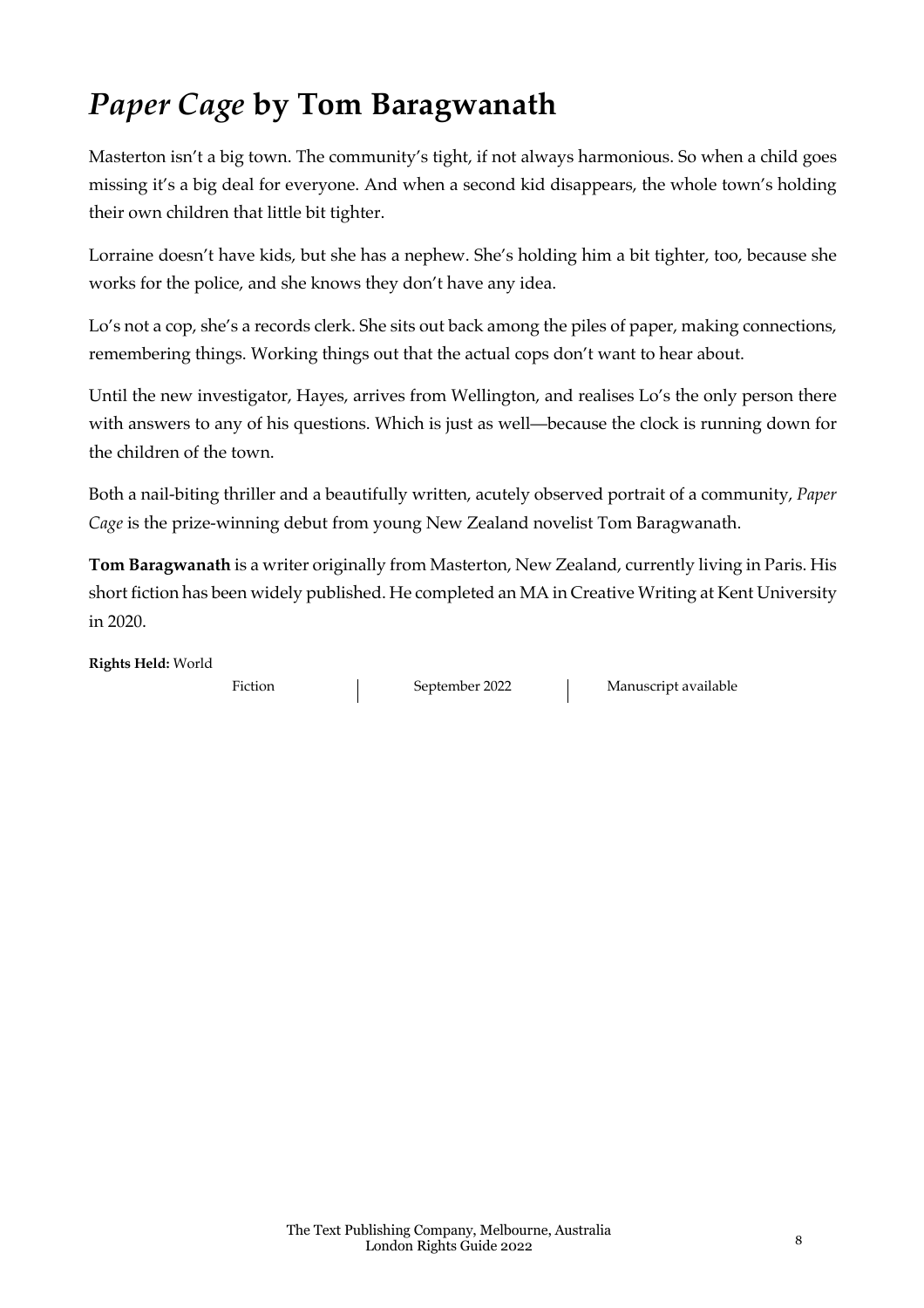# *Bootstrap* **by Georgina Young**

Jackson Sweeney is stewing in his tiny hometown, feeling stuck as he spends his days working at Al's Takeaway and fending off homophobic losers. His childhood friend Marnie returns to Ginsborough on her family's annual visit, but she's reeling from a break-up and is determined to lie low. After all, nothing ever happens in this part of the world.

But then one night an odd-looking stranger shows up: he has long black hair, a leather trench coat and the improbable name of Bootstrap. What's more, he says he's here to see the night Jackson Sweeney becomes a hero.

Soon, Sweeney and Marnie find themselves swept up in an adventure they never could have dreamt of—with a fugitive from the future.

Both a thrilling race against time and a witty contemporary love story, *Bootstrap* is the genre-bending new novel from the brilliant Georgina Young.

Praise for Georgina Young:

'Georgina Young made me squirm and swoon and sigh as I fell head over heels for the exquisite paradoxes of her protagonist. This is a book to push into the hands of everyone you know, especially those who ever had trouble knowing themselves.' Kate Mildenhall on *Loner*

**Georgina Young** is a writer and designer from Melbourne. Her first novel, *Loner*, which was published in 2020, won the Text Prize, was commended by the CBCA as a notable book for older readers, and was shortlisted for a Prime Minister's Literary Award.

**Rights Held:** World

Fiction July 2022 | Finished pages available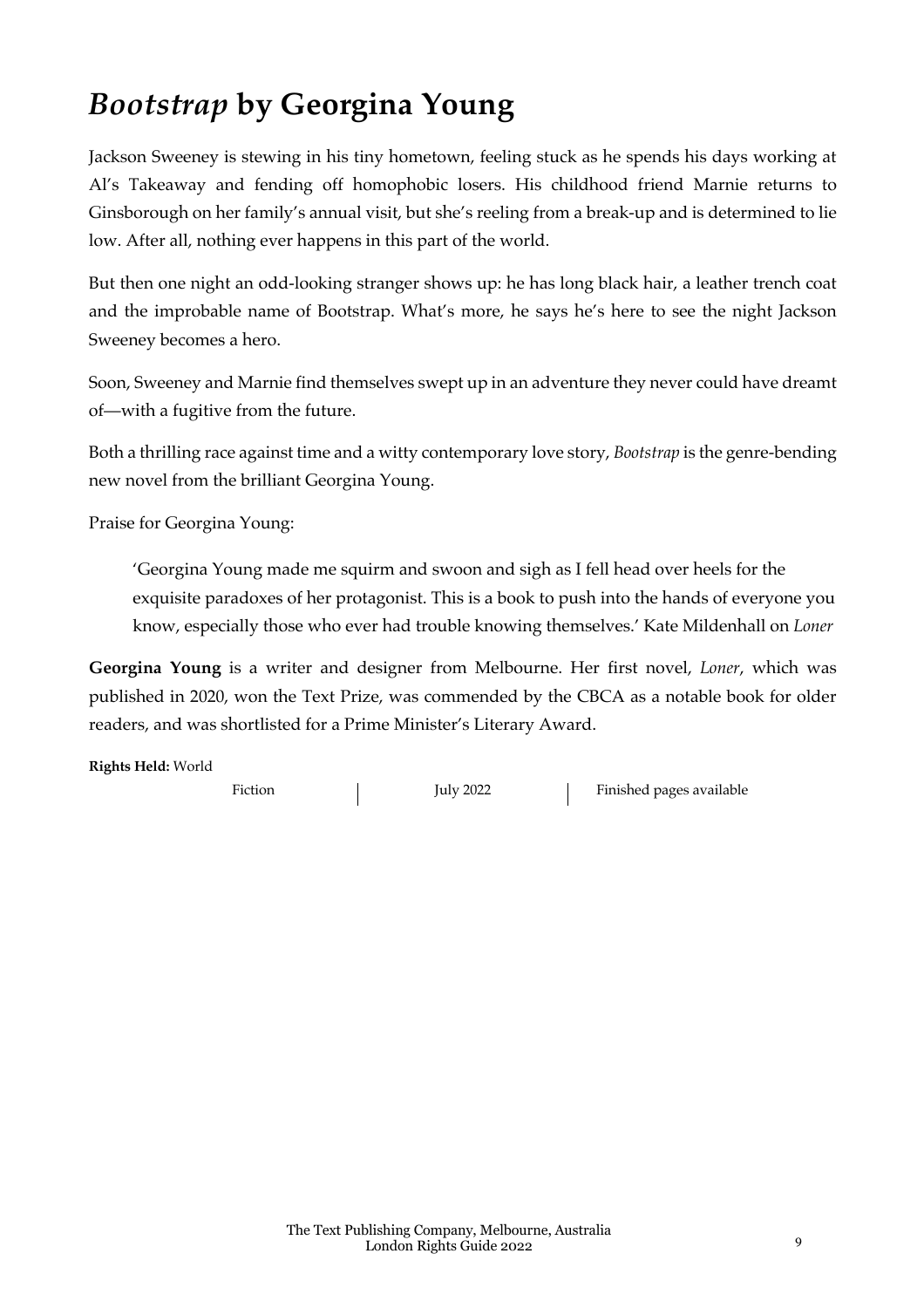## *The Secret Wife* **by Mark Lamprell**

In 1961, the day the first human went into outer space, Edith Devine moves into her brand-new suburban home—and meets her new neighbour, Frankie Heyman. Frankie is a glamorous, sophisticated foil to the quiet, clever Edith, and the two housewives become firm friends.

Then, when Frankie's domineering husband, Ralph, refuses to let her get a job, Edith hatches a plan to keep her friend's household running while Frankie secretly goes out to work—and so Edith becomes Frankie's secret wife. As Frankie builds a business empire, Edith runs both their homes: dusting, cleaning and cooking her way through the sexual revolution, the summer of love and the second wave of feminism. Throughout the 1960s, the world's great events seem to be mirrored in the lives of two women—until the day in 1969 when the first humans step out onto the surface of the moon, and Frankie and Edith face a calamitous reckoning.

*The Secret Wife* is an irresistible story of fierce love, unconditional sacrifice and the transcendent power of pulling together.

Praise for *The Secret Wife*:

'What a gorgeous pair of women Lamprell has created in Frankie and Edith. By turns heartbreaking and hilarious—*The Secret Wife* is a tender love song to a decade that changed the world.' Kathryn Heyman, author of *Fury*

'Moving, wry and powerful, Mark Lamprell's compelling new novel is laden with secrets and brimming with wit, warmth and razor-sharp observations. I loved it.' Suzanne Leal, author of *The Teacher's Secret*

**Mark Lamprell** is a writer of novels and children's books published in sixteen countries and twelve languages, including the novels *The Full Ridiculous* and *The Lovers' Guide to Rome*. He also works internationally as a writer and director in film, with movie credits including *Babe: Pig in the City, My Mother Frank, Goddess, A Few Less Men* and *Never Too Late.*

**Rights Held:** World

Fiction | April 2022 | Finished pages available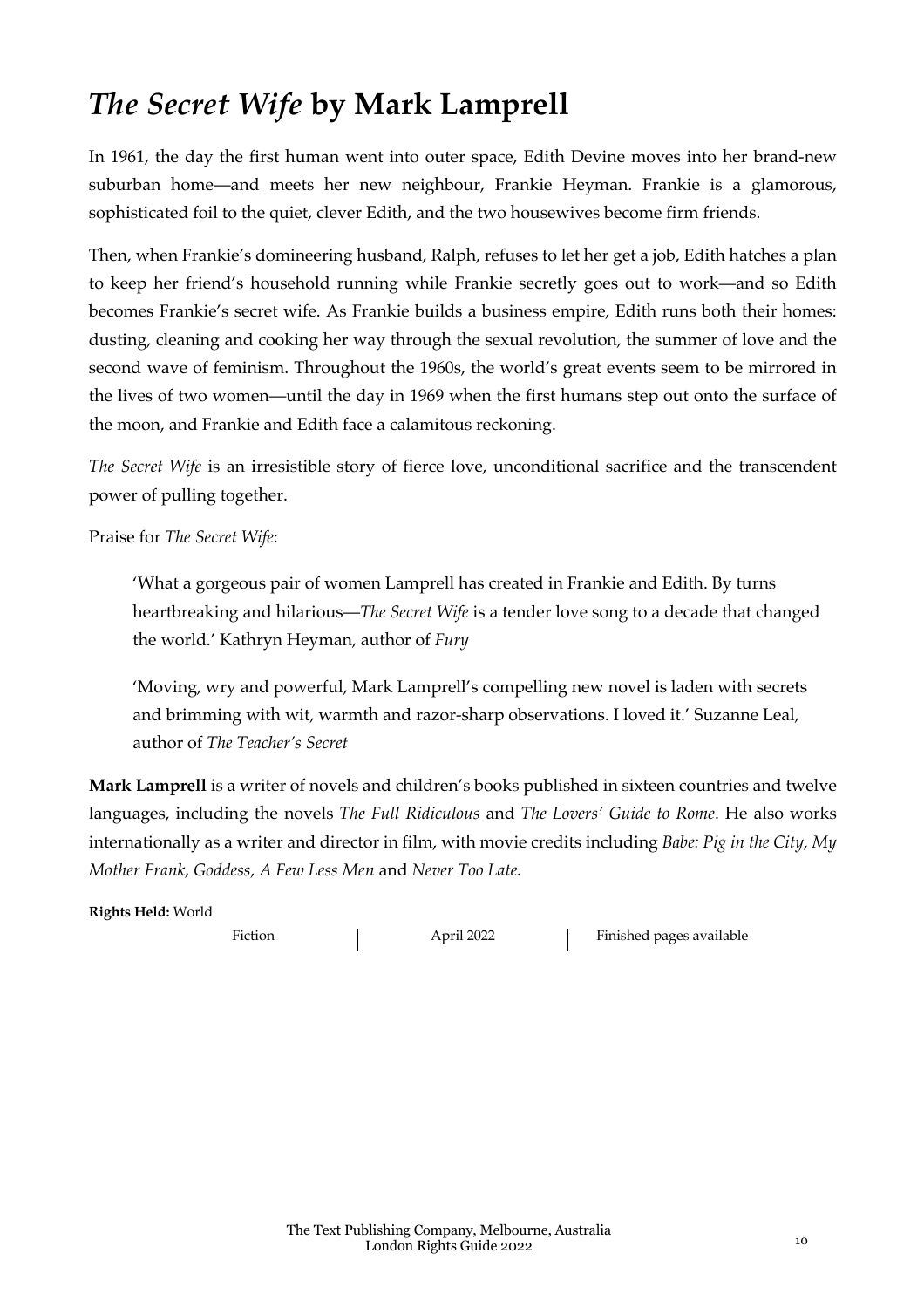## *Death at the Belvedere* **by Sue Williams**

*My shop bell rang. I glanced up, thinking it would just be Vern with another update on his Sunset-Over-The-Silos series. Vern's General Store and my shop constitute the CBD of Rusty Bore. Along with a row of much-photographed galvanised steel silos…at least by Vern.* 

*But it wasn't him. A woman—tall and slim with short, dark, spiky hair. Oversized sunglasses. She was wearing a pinstriped black trouser suit; white shirt blazing under the jacket. Long elegant legs, made even longer by soaring red heels.* 

*'Helen?' I dropped my Jex in surprise.* 

It's a mostly normal Friday evening in the Rusty Bore Takeaway. Cass Tuplin's cleaning down the grill when her glamorous sister Helen walks in, all bones in an Italian-weave suit and the kind of state that calls for the full comfort: double bacon cheeseburger with extra chips.

It's man trouble as usual. But this time it turns out the trouble is less emotional and more fatal. Helen's boyfriend has been pushed off the rooftop terrace of his Fitzroy apartment, and Helen's trying not to become a person of interest. She's also trying to retrieve something rare and valuable from Ben's place—which is where Cass comes in.

Cass doesn't do investigations anymore, of course, being unlicensed. And she's not particularly keen on breaking into a crime scene, even if it's not strictly breaking when you've got a key.

On the other hand, Helen is her only sister. And she has been getting Cass into trouble for more than forty years. Why stop now? But this time Helen's little problem will drop Cass into deeper trouble than ever before.

Praise for Sue Williams:

'Williams has put together a recipe for madcap adventure, the main ingredient an engaging female lead whose nosiness solves the mysteries of her tiny hometown.' *Adelaide Advertiser* on *Dead Men Don't Order Flake*

'Sue Williams is Australia's answer to New Jersey's Janet Evanovich. Both mix murder with mirth, and both feature semi-competent female investigators who bounce in and out of trouble…Great light entertainment.' *New Zealand Listener*

**Sue Williams** is a science and travel writer and a chartered accountant who also holds a PhD in marine biology. She was raised in country Victoria and currently lives in Melbourne with her husband.

**Rights Held:** World

Fiction June 2022 | Finished pages available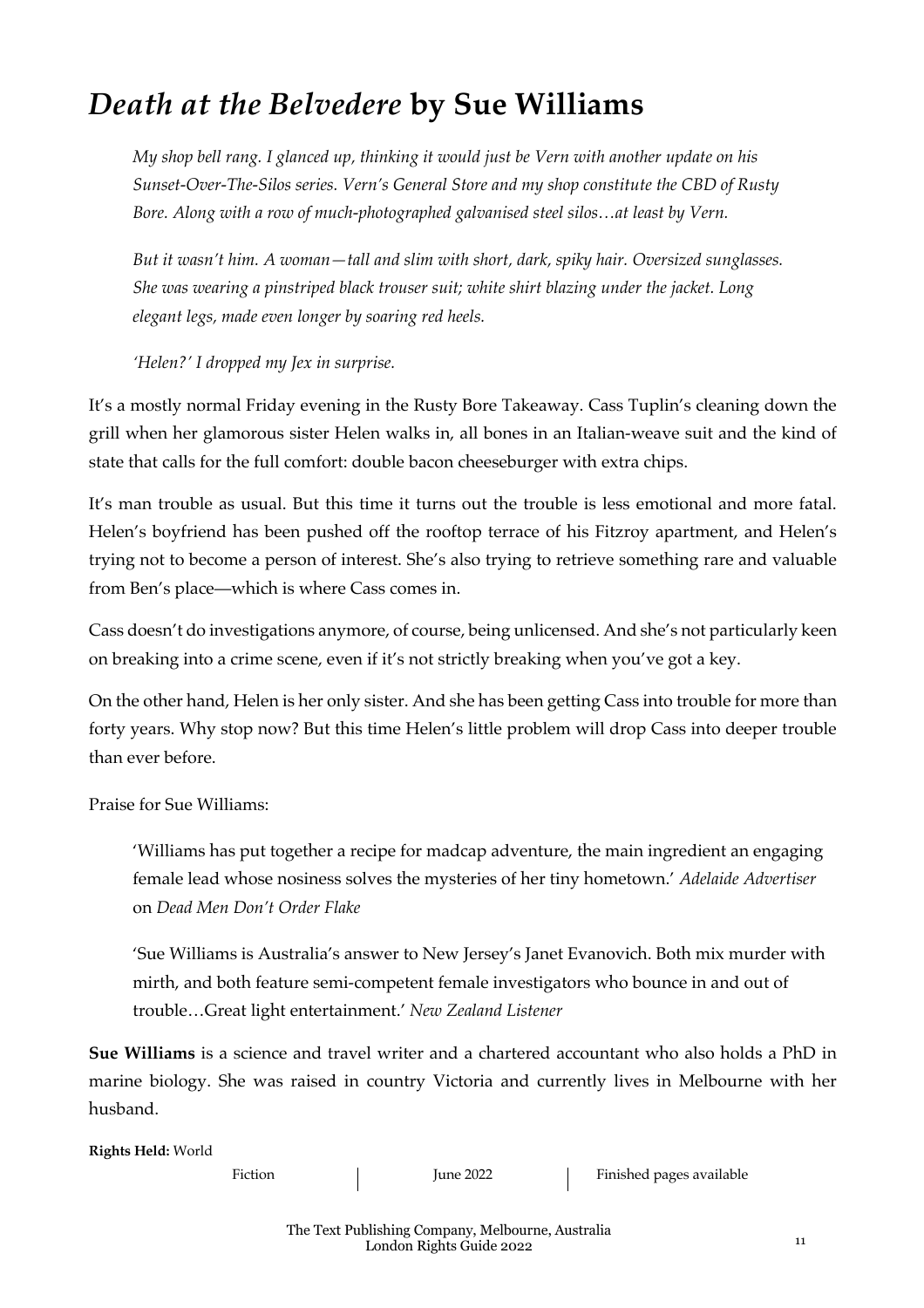# *The Settlement* **by Jock Serong**

On the windswept point of an island at the edge of van Diemen's Land, the Commandant huddles with a small force of white men and women.

He has gathered together, under varying degrees of coercion and duress, the last of the Tasmanians, or so he believes. His purpose is to save them—from a number of things, but most pressingly from the murderous intent of the pastoral settlers on their country.

The orphans Whelk and Pipi, fighting for their survival against the malevolent old man they know as the Catechist, watch as almost everything about this situation proves resistant to the Commandant's will. The wind, the spread of disease, the strange black dog that floats in on the prow of a wrecked ship…

But above all the Chief, the leader of the exiles, before whom the Commandant performs a perverse, intimate dance of violence and betrayal.

In *The Settlement*, Jock Serong reimagines in urgent, compelling prose the ill-fated exploits of George Augustus Robinson at the settlement of Wybalenna—a venture whose blinkered, self-interested cruelty might stand for the colonial enterprise itself.

Praise for Jock Serong:

'Serong is a talented storyteller.' *Booklist*

'One of Australia's most innovative and ambitious crime writers.' *New Zealand Listener*

**Jock Serong**'s novels have received the Ned Kelly Award for First Fiction, the Colin Roderick Award and the inaugural Staunch Prize (UK). He lives with his family on Victoria's far west coast.

**Rights Held:** World

Fiction 1 September 2022 Manuscript available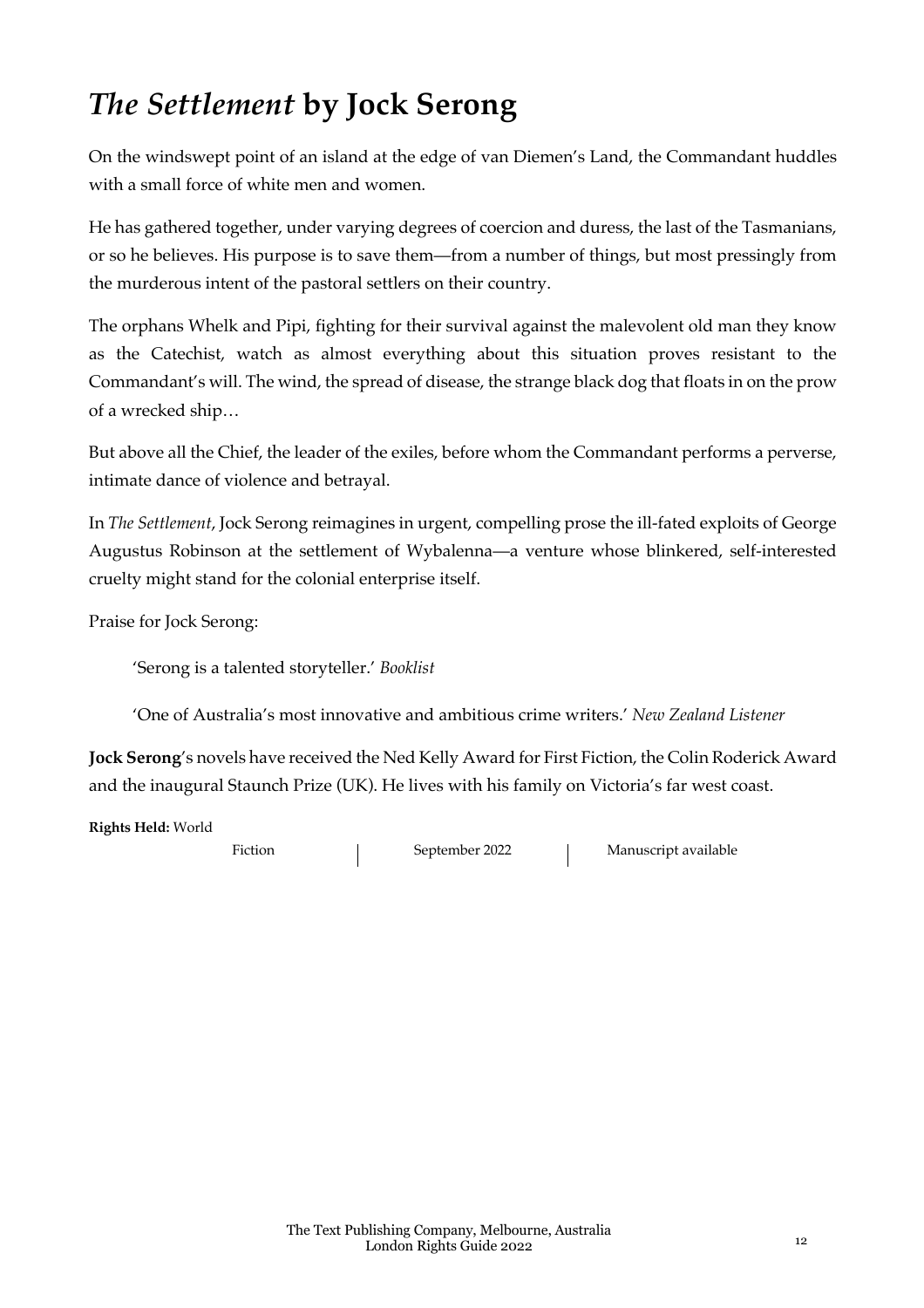## *Limberlost* **by Robbie Arnott**

A brilliant new novel by one of the brightest stars of Australian fiction.

In the heat of a long summer Ned hunts rabbits in a river valley, hoping the pelts will earn him enough money to buy a small boat.

His two brothers are away at war, their whereabouts unknown. His father and older sister struggle to hold things together on the family orchard, Limberlost.

Desperate to ignore it all—to avoid the future rushing towards him—Ned dreams of open water.

As his story unfolds over the following decades, we see how Ned's choices that summer come to shape the course of his life, the fate of his family and the future of the valley, with its seasons of death and rebirth.

The third novel by the award-winning author of *Flames* and *The Rain Heron*, *Limberlost* is an extraordinary chronicle of life and land: of carnage and kindness, blood ties and love.

**Robbie Arnott**'s acclaimed debut, *Flames* (2018), won a *Sydney Morning Herald* Best Young Novelist award and a Tasmanian Premier's Literary Prize, and was shortlisted for a Victorian Premier's Literary Award, a New South Wales Premier's Literary Award, a Queensland Literary Award, the Readings Prize for New Australian Fiction and the Not the Booker Prize. His follow-up, *The Rain Heron* (2020), won the *Age* Book of the Year award, and was shortlisted for the Miles Franklin Literary Award, the ALS Gold Medal, the Voss Literary Prize and an Adelaide Festival Award. He lives in Hobart.

**Rights Held:** World **Rights Sold:** UK and Comm. (ex. ANZ and Canada)—Atlantic; Norway—Cappelen Damm; Italy—NN Fiction  $\vert$  October 2022 | Manuscript available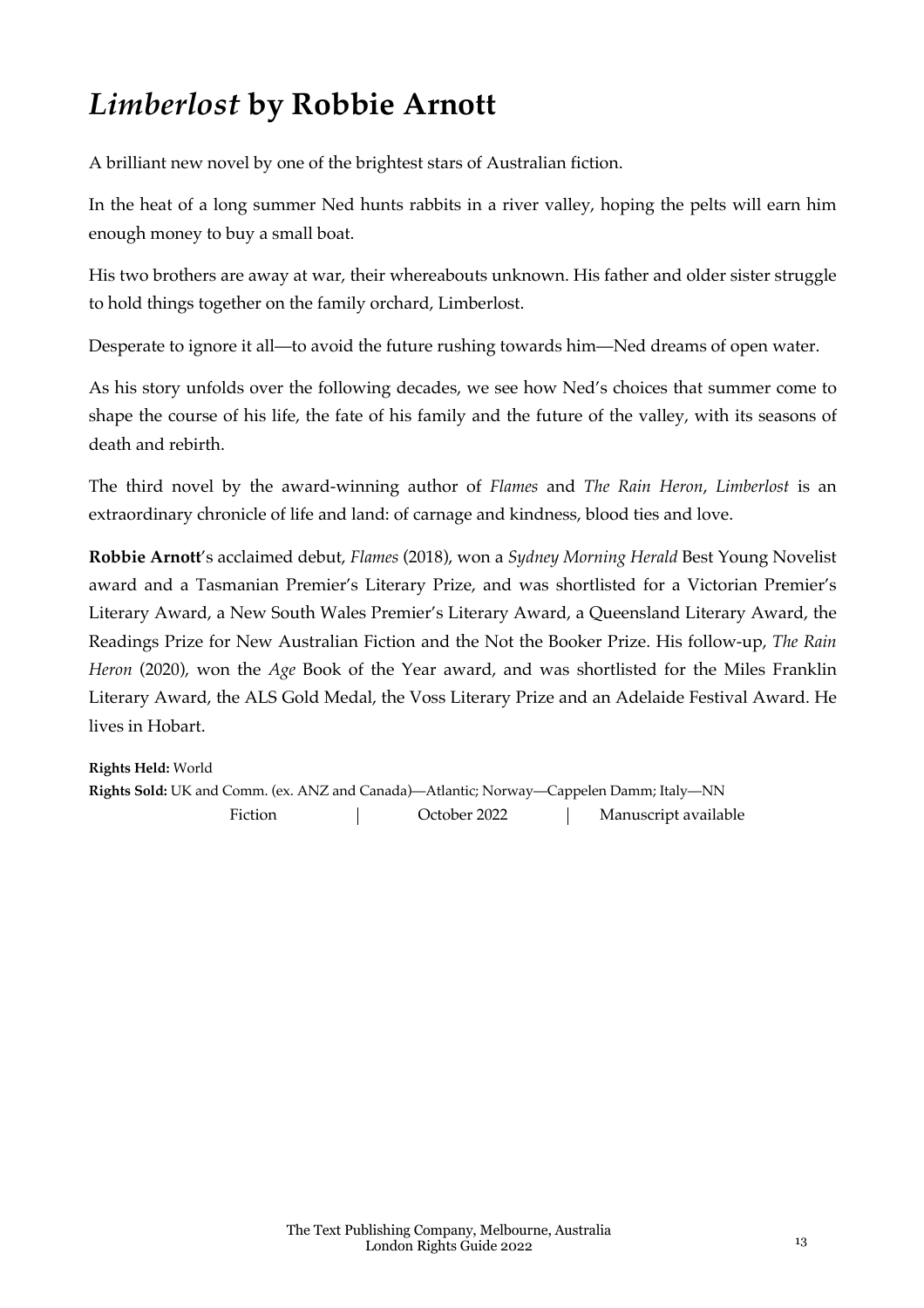## *Creative Differences* **by Graeme Simsion**

### *If not for money, then maybe for love.*

Three years ago, Emily was a struggling literary author when she met Scott, a struggling screenwriter. Combining her elegant writing with his gripping story, the pair crafted a novel that became an international bestseller—and fell in love along the way.

Now her latest manuscript is stuck, his solo novel has flopped, and their relationship is on the rocks. The situation is made even messier when an eager aspiring writer gets involved. Can Emily and Scott come together and produce another hit?

*Creative Differences* is a wry and incisive study of partnerships—in love, in writing—and creativity, from internationally bestselling author Graeme Simsion.

Praise for Graeme Simsion:

'Funny and heartwarming, a gem of a book.' Marian Keyes on *The Rosie Project*

'An extraordinarily clever, funny, and moving book...' Bill Gates on *The Rosie Project*

'Oscillates between profound emotional depths and absolute hilarity…So much fun!' Toni Collette on *The Best of Adam Sharp*

**Graeme Simsion** is the internationally bestselling author of *The Rosie Project*, *The Rosie Effect*, *The Rosie Result* and *The Best of Adam Sharp*, as well as *The Novel Project*, *Don Tillman's Standardized Meal System* and *Data Modeling Essentials*. He and Anne Buist, co-authors of *Two Steps Forward* and *Two Steps Onward*, live together in Melbourne.

**Rights Held:** World (excluding audio) **First Published:** Audible Originals

Novella October 2022 Finished pages available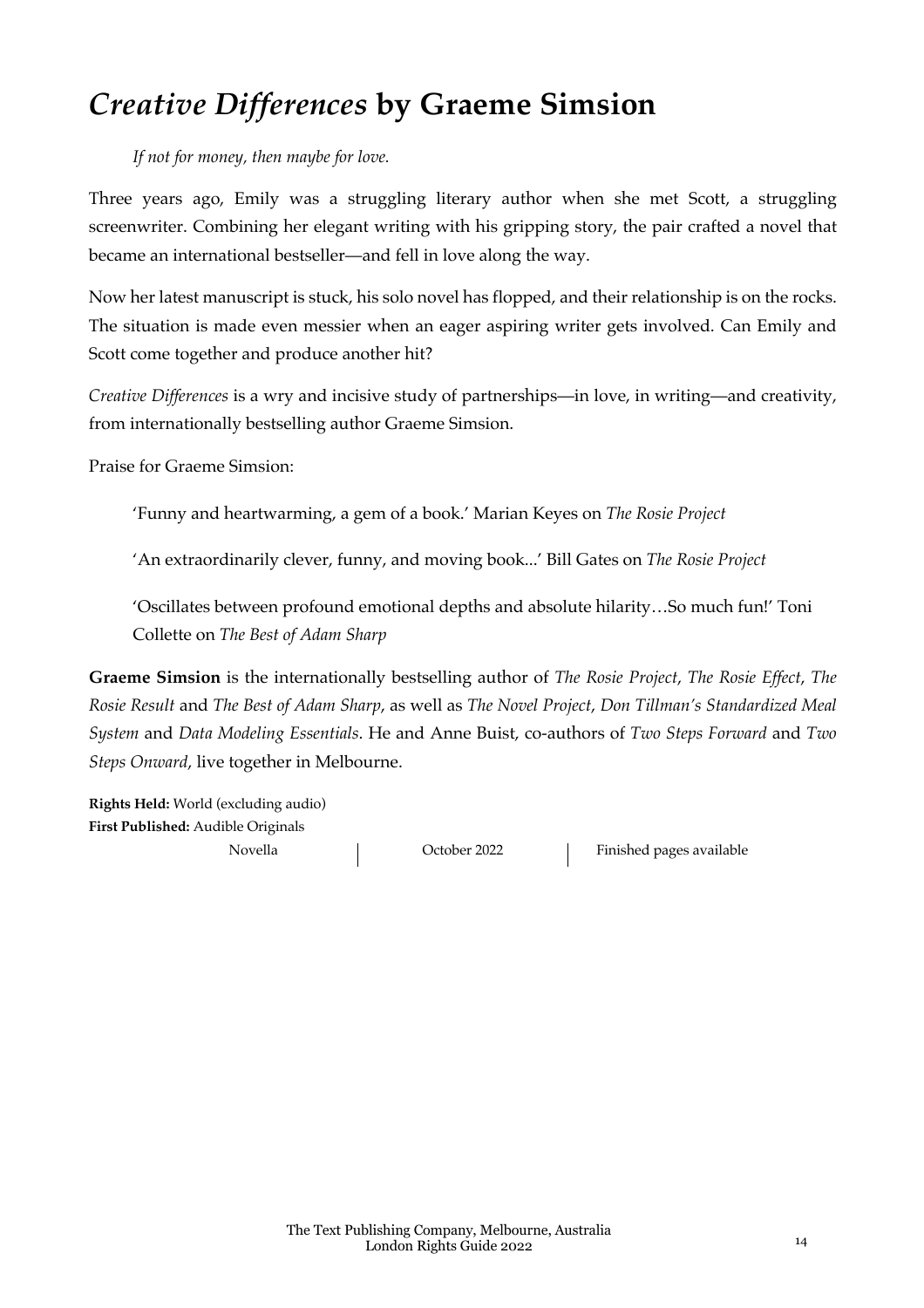# *Unknown* **by Akuch Kuol Anyieth**

A moving, confronting and ultimately uplifting story about a young girl's escape, with her family, from war-torn South Sudan to Kakuma Refugee Camp in Kenya, and then to Australia.

In 1996, when Akuch Kuol Anyieth is five, her mother flees to Kakuma with her children, intent on finding safety and freedom for her family, while her husband stays behind in South Sudan to fight in the civil war. The family spends nine years in the camp, eking out an existence amid famine, disease, unbearable heat and chronic violence. Despite their suffering, Akuch never loses hope or her sense of humour. She's a bright student who loves learning and does well at the local school.

In 2005, the family is finally granted humanitarian visas to Australia. They are on the way to paradise. But the reality of their new lives in Melbourne is complex. As Akuch's brother's behaviour spirals out of control, the family find themselves isolated and struggling with various forms of racism.

But Akuch is determined. She learns English from scratch, excels in her educational achievements and tries to live the life of a regular teenager. Above all she does everything she can to help her family emerge from the bonds of violence.

Akuch Kuol Anyieth's *Unknown* is a remarkable memoir. It's a homage to the strength of her mother in protecting her family against all the odds, a story of sadness, anger, humour, determination, survival and love.

Praise for *Unknown:*

'Akuch's story took me back to Africa, but with her strength and spirit she has become a remarkable Australian. *Unknown* offers an extraordinary insight into the refugee experience. I could not put it down.' Abdi Aden, author (with Robert Hillman) of *Shining: The Story of a Lucky Man*

'Akuch Kuol Anyieth's story is unwavering in its power, insight and grace. A riveting, necessary book.' Sarah Krasnostein, author of *The Trauma Cleaner* and *The Believer*

**Akuch Kuol Anyieth** is a graduate researcher in crime, justice and legal studies. Her research engages with masculinity and domestic violence, examining customary law, pre- and postmigration experiences of South Sudanese families and how they adapt to the western rule of law in the diaspora. She is a frequent contributor to discussions about her community. Her book *South Sudanese Manhood and Family Crisis in the Diaspora* was published in February 2021. She lives in Melbourne.

**Rights Held:** World

Non-fiction | May 2022 | Finished pages available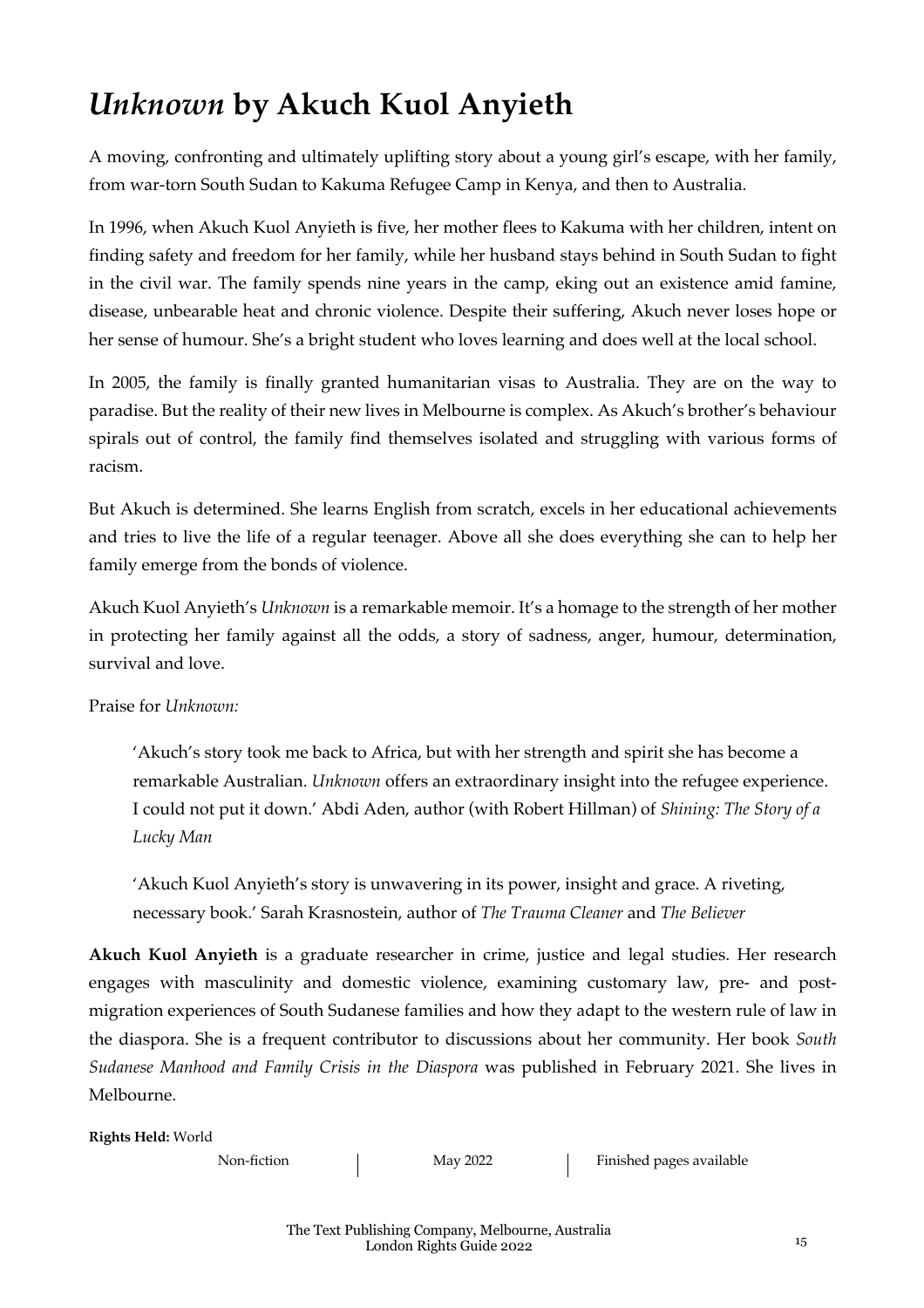## *Childless: A Story of Freedom and Longing* **by Sian Prior**

*I always wanted to have children. The earth might be in trouble—overpopulated, descending into ecological crisis—but I was always sure my kids would help make the world a better place. I would be a green-feminist supermum, having it all. Nothing turned out the way I expected.*

Like many women, Sian Prior arrived at the point where she was ready to start having babies—and found they were not hers to have. Three miscarriages with a supportive partner; a new partner who already had all the children he wanted; step-children; step-grandchildren; the decision to parent solo, followed by many rounds of fertility treatments.

After all this Sian found herself, at fifty, childless and coming to terms. Weighing up the freedoms against the losses. Dealing with the unacknowledged legacy of her own lost father. Observing parenthood itself—how we succeed at it and how we fail—from a perspective outside the trenches.

Compelling, moving, beautifully written and unexpectedly uplifting, *Childless* is her story.

Praise for *Childless*:

'An acutely observed, beautifully written and moving account of the pain—and consolations—of childlessness. *Childless* is shot through with life, joy and the willingness to face the present with a powerful and unflinching gaze. A wonderful book.' Lucy Treloar

'Honest, gentle, full of grief, joy, and wisdom. I adored this book.' Monica Dux

**Sian Prior** is a Melbourne-based writer, broadcaster, musician and creative-writing teacher. She has been an ABC radio host and a regular columnist for the *Age/Sydney Morning Herald*. Her first book, *Shy: a memoir* was published in 2014.

**Rights Held:** World

Non-fiction | April 2022 | Finished pages available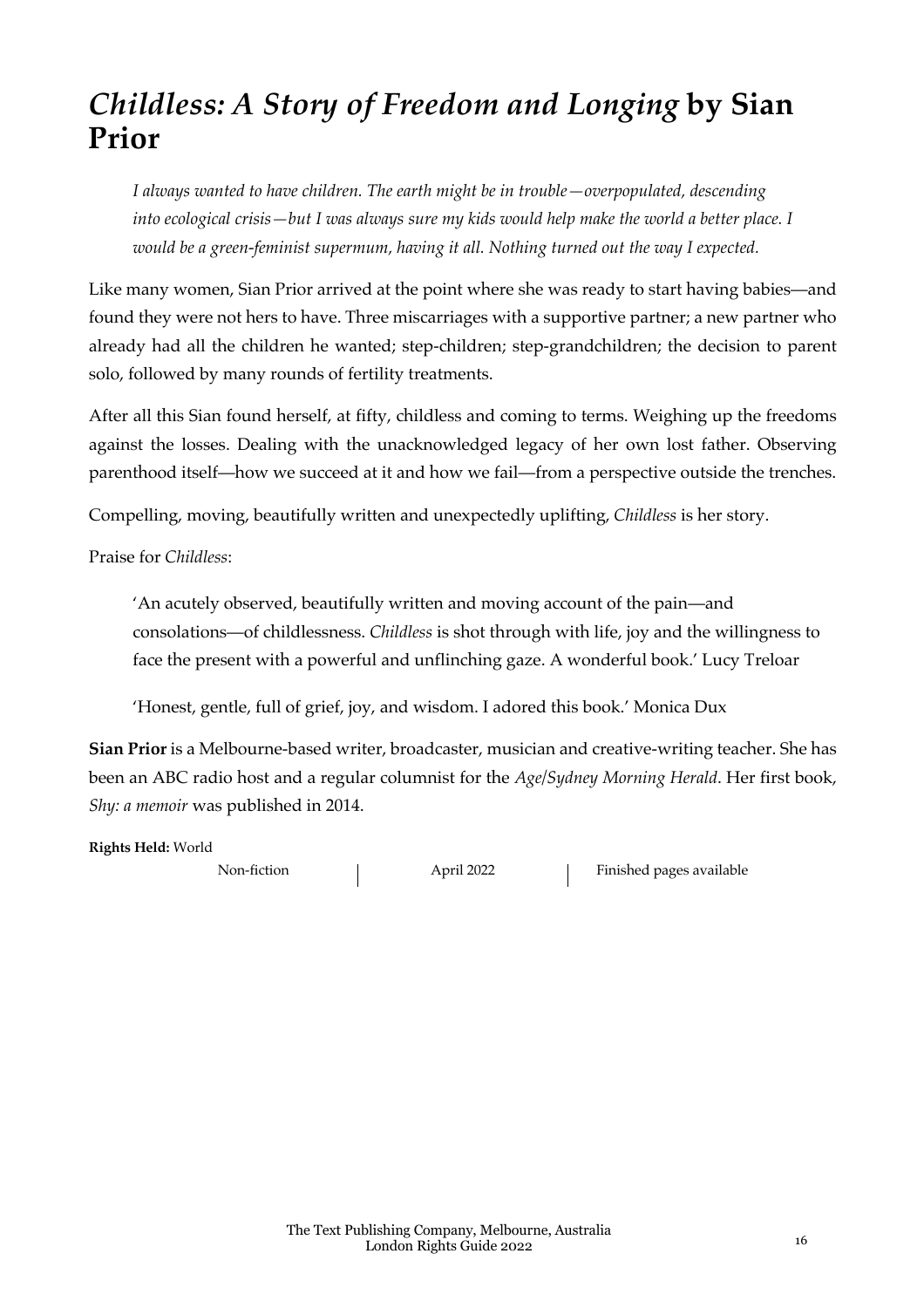## *Childhood* **by Shannon Burns**

*Things may have been good for a while, but it didn't last: they argued fiercely and he left. Weeks*  later, she tracked him down and said she was pregnant. So he moved back in with her and they *prepared themselves for parenthood.*

*Eleven months later I was born. By the time my father discovered the deception, it was too late.*

*There is something chastening about this mode of conception, about knowing that, by most standards, your beginning was aberrant.*

In this arresting memoir, Shannon Burns recalls a childhood spent bouncing between dysfunctional homes in impoverished suburbs, between families unwilling or unable to care for him. Aged nine, he beats his head against the pillow to get himself to sleep. Aged ten, he knows his mother will never be able to look after him: he is alone, and can trust no-one.

Five years later, he is working in a recycling centre—hard labour, poorly paid—yet reading offers hope. He begins reciting lines from Dante, Keats, Whitman, speeches by Martin Luther King, while sifting through the filthy cans and bottles. An affair with the mother of a schoolfriend eventually offers a way out, a path to a life utterly unlike the one he was born into.

With its clarity of purpose and vividness of expression, *Childhood* is a powerful act of remembering that is destined to be a classic.

**Shannon Burns** is a writer, critic and academic from Adelaide. His work has appeared in the *Monthly*, *Meanjin*, *Australian Book Review* and the *Sydney Review of Books*.

**Rights Held:** World

Non-fiction October 2022 Manuscript available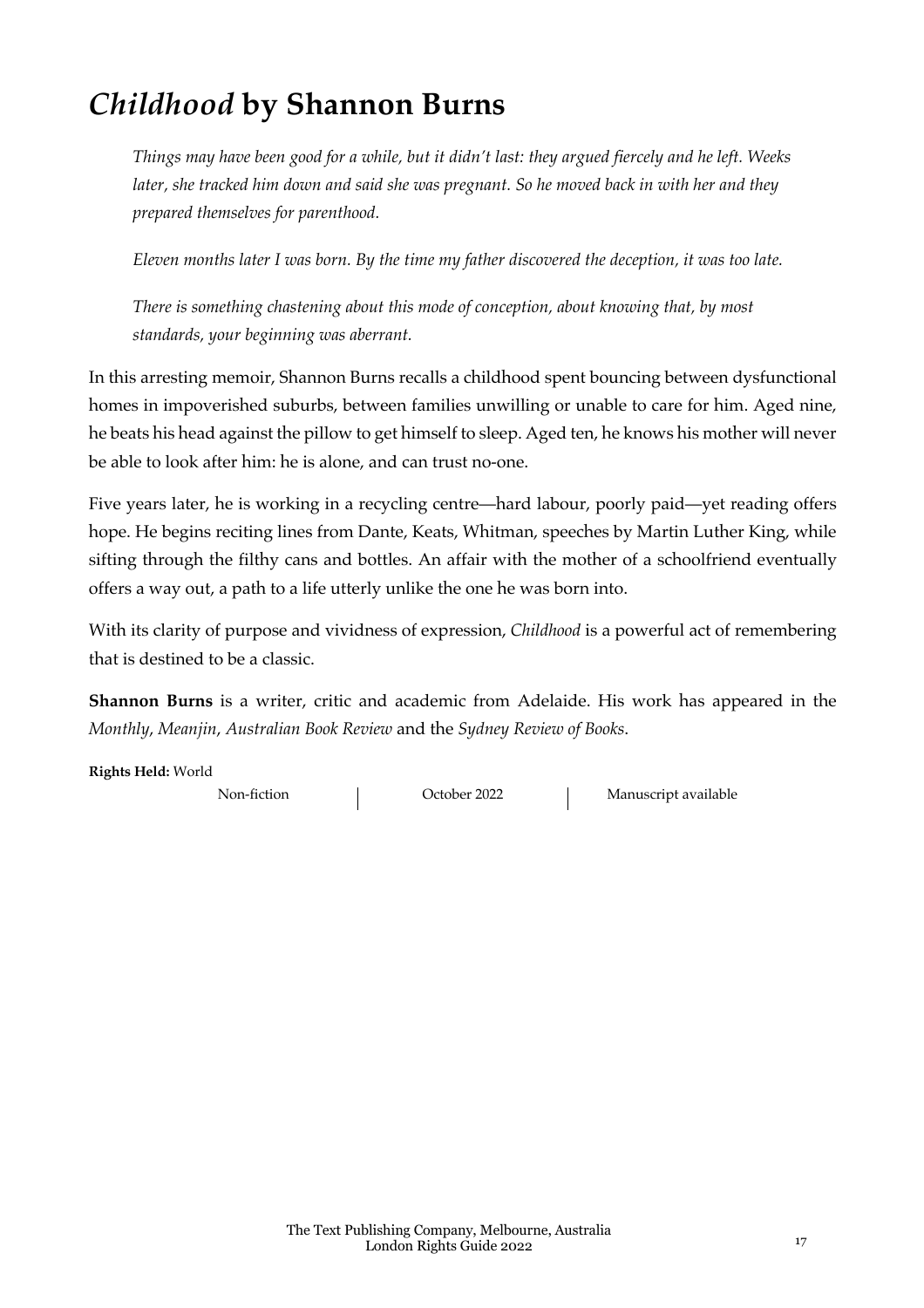## **The works of Helen Garner**

**Helen Garner** writes novels, stories, screenplays and works of non-fiction. In 2006 she received the inaugural Melbourne Prize for Literature, and in 2016 she won the prestigious Windham–Campbell Literature Prize for non-fiction and the Western Australian Premier's Book Award. In 2019 she was honoured with the Australia Council Award for Lifetime Achievement in Literature. Her books include *Monkey Grip*, *The Children's Bach*, *Cosmo Cosmolino*, *The Spare Room*, *This House of Grief*, *Everywhere I Look*, *Yellow Notebook* and *One Day I'll Remember This*.

### *Yellow Notebook, Diaries 1978–1987*

Helen Garner has kept a diary for almost all her life. But until now, those exercise books filled with her thoughts, observations, frustrations and joys have been locked away in a laundry cupboard. Finally, Garner has invited readers into the world behind her books. Recorded with frankness, humour and steel-sharp wit, these accounts of her everyday life provide an intimate insight into the work of one of our greatest living writers.

'The sensory nature of her observations are glorious.' *Guardian*

**Rights Held:** World **Rights Sold:** NA (Pantheon); UK Comm (ex. ANZ & Canada)—W&N

### *One Day I'll Remember This, Diaries 1987–1995*

Helen Garner's second volume of diaries charts a tumultuous stage in her life as she embarks on an affair that she knows will be all-consuming, and publishes *The First Stone* into a storm of controversy. Garner reveals the inner life of a woman in love and a great writer at work.

'Helen Garner…has a poet's ear, a painter's eye and she understands profoundly and without selfpity the mystery of the tears in things.' *Australian*

**Rights Held:** World **Rights Sold:** NA (Pantheon); UK Comm (ex. ANZ & Canada)—W&N

### *How to End a Story, Diaries 1995–1998*

Helen Garner's third volume of diaries is a mesmerising account of a woman fighting to hold on to a marriage that is disintegrating. Living with an ambitious writer who is consumed by his work, and trying to find a place for her own spirit to thrive, she rails against the confines, desperate to find the truth in their relationship—and the truth of her own self.

'A shockingly relatable account of a woman trying to chip out a space to live and work…A monumental achievement.' *Harper's Bazaar*

**Rights Held:** World **Rights Sold:** NA (Pantheon); UK Comm (ex. ANZ & Canada)—W&N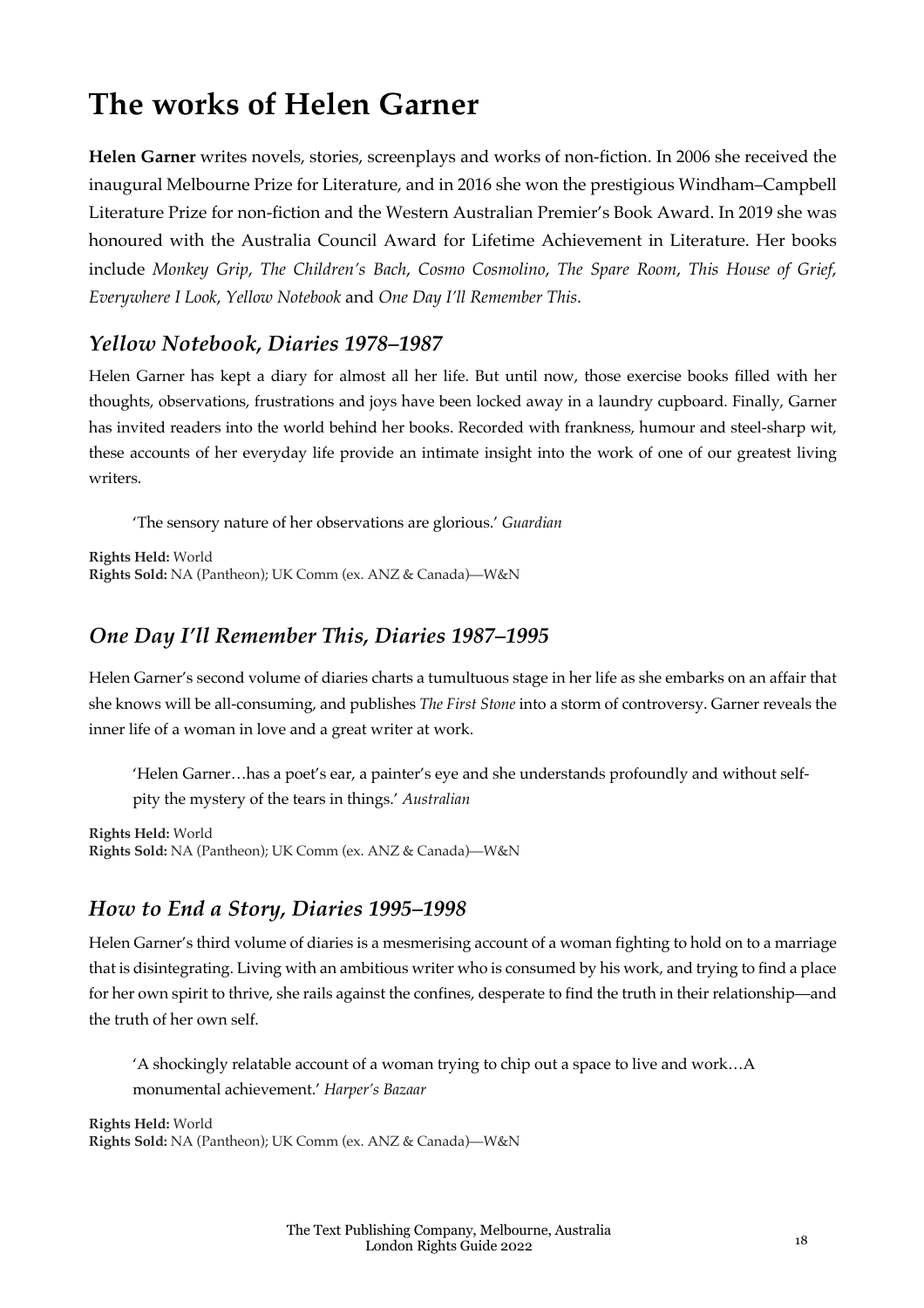## **Text Classics: Madeleine St John**

**Madeleine St John** was born in Sydney in 1941. She studied arts at Sydney University, where her contemporaries included Bruce Beresford, Clive James and Robert Hughes. She was the first Australian woman to be shortlisted for the Booker Prize. Madeleine St John died in 2006.

### *The Women in Black*

Now a major film (*The Ladies in Black*) directed by Bruce Beresford and starring Julia Ormond, Angourie Rice and Rachael Taylor, *The Women in Black* is a fairytale which illuminates the extraordinariness of ordinary lives. The women in black are run off their feet, what with the Christmas rush and the summer sales that follow. But it's Sydney in the 1950s, and there's still just enough time left on a hot day to dream and scheme…

**Rights Held:** World

**Rights Sold:** France—Albin Michel; Germany—S. Fischer Verlag; Israel—Tchelet; Italy—Garzanti; Netherlands—Nijgh & Van Ditmar; North America—Scribner ; Spain—Planeta; UK & Comm. (ex. ANZ and Canada)—Little, Brown

### *The Essence of the Thing*

### **SHORTLISTED, 1997 BOOKER PRIZE**

A comic and tender look at the vicissitudes of love. Nicola should never have stepped out to buy that pack of cigarettes, because the man she discovers in her living room when she returns is not the Jonathan with whom she has been sharing her life—that Jonathan would never have unilaterally decided that she should 'move out'. Nicola packs her bags and sets out on the bumpy course that will take her to the essence of the thing.

**Rights Held:** World **Rights Sold:** France—Albin Michel; Italy—Garzanti; Netherlands—Nijgh & Van Ditmar

### *A Pure Clear Light*

*A Pure Clear Light* examines a marriage at the moment it goes haplessly off-track: when Simon succumbs to the temptation of his cool blond accountant and Flora heeds the cry of her reawakened faith. Ultimately, though, neither Simon nor Flora can escape the revelation that lies beyond excuses and remorse and candour, at the heart of the phenomenon called love.

**Rights Held:** World **Rights Sold:** Italy—Garzanti; Netherlands—Nijgh & Van Ditmar

### *A Stairway to Paradise*

Here is the eternal triangle, the story of three people—Alex, Andrew and Barbara—in an unhappy tangle of emotions, none able to articulate the precise quality of their longing and dissatisfaction. Are any of them truly interested in reaching the 'paradise' they claim to be seeking, or are they actually trying to avoid it? In St John's hands, what is commonplace is transformed and transcendent.

**Rights Held:** World

**Rights Sold:** Germany—S. Fischer Verlag; Italy—Garzanti; Netherlands—Nijgh & Van Ditmar

'A pocket masterpiece. A jewel.' Hilary Mantel on *The Women in Black*

'A delicious book. Funny and happy, it's like the breath of youth again.' Jane Gardam on *The Women in Black*

'Brisk, sophisticated and artful.' *New York Times Book Review* on *The Essence of the Thing*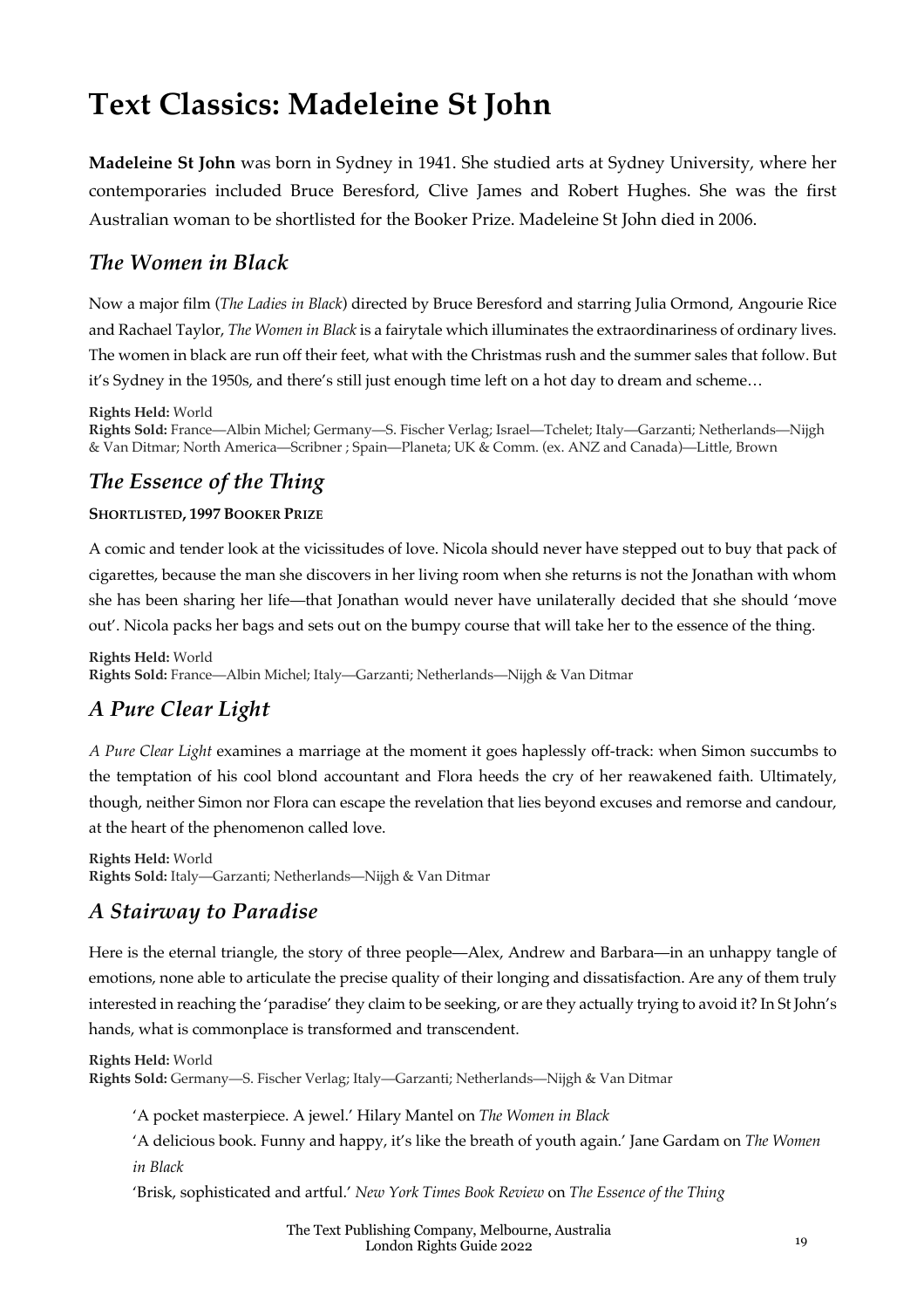# **Text Classics: Elizabeth Harrower**

Elizabeth Harrower was the celebrated author of the novels *Down in the City, The Long Prospect, The Catherine Wheel* and *The Watch Tower*—all of which have been republished as Text Classics—and *In Certain Circles*, which was published to wide acclaim in 2014 and shortlisted for the Prime Minister's Literary Award for Fiction. She died in July 2020.

### *The Watch Tower*

With its backdrop of the leafy northern suburbs of Sydney during the 1940s, *The Watch Tower* is a character study of relentless and acute psychological power.

After Laura and Clare are abandoned by their mother, Felix is there to help, even to marry Laura if she will have him. Little by little the two sisters grow complicit with his obsessions, his cruelty, his need to control.

**Rights Held:** World **Rights Sold:** Denmark—Lindhardt & Ringhof; France—Rivages; Germany—Aufbau; Italy—Baldini & Castoldi; Netherlands—Atlas Contact; Romania—Univers Ltd; Spain—Impedimenta; Turkey—Metis

### *In Certain Circles*

Zoe Howard is seventeen when her brother, Russell, introduces her to Stephen Quayle. Aloof and harsh, Stephen is unlike anyone she has ever met, 'a weird, irascible character out of some dense Russian novel'. His sister, Anna, is shy and thoughtful, 'a little orphan'.

Zoe and Russell, Stephen and Anna: they may come from different social worlds but all four will spend their lives moving in and out of each other's shadow.

Set amid the lush gardens and grand stone houses that line the north side of Sydney Harbour, *In Certain Circles* is an intense psychological drama about family and love, tyranny and freedom.

**Rights Held:** World **Rights Sold:** Finland—Fabriikki; France—Rivages; Germany—Aufbau; Greece—Dardanos; Italy—Baldini & Castoldi; Netherlands—Atlas Contact; Slovak—Inaque; Turkey—Metis

### *The Long Prospect*

Originally published in 1958, *The Long Prospect* was hailed by Christina Stead and has been described as second only to Patrick White's *Voss* in the ranks of postwar Australian literature.

Sharply observed, bitter and humorous, *The Long Prospect* is a story of life in an Australian industrial town. Growing up neglected in a seedy boarding house, twelve-year-old Emily Lawrence befriends Max, a middleaged scientist who encourages her to pursue her intellectual interests. Innocent Emily will face scandal, suburban snobbery and psychological torment.

**Rights Held:** World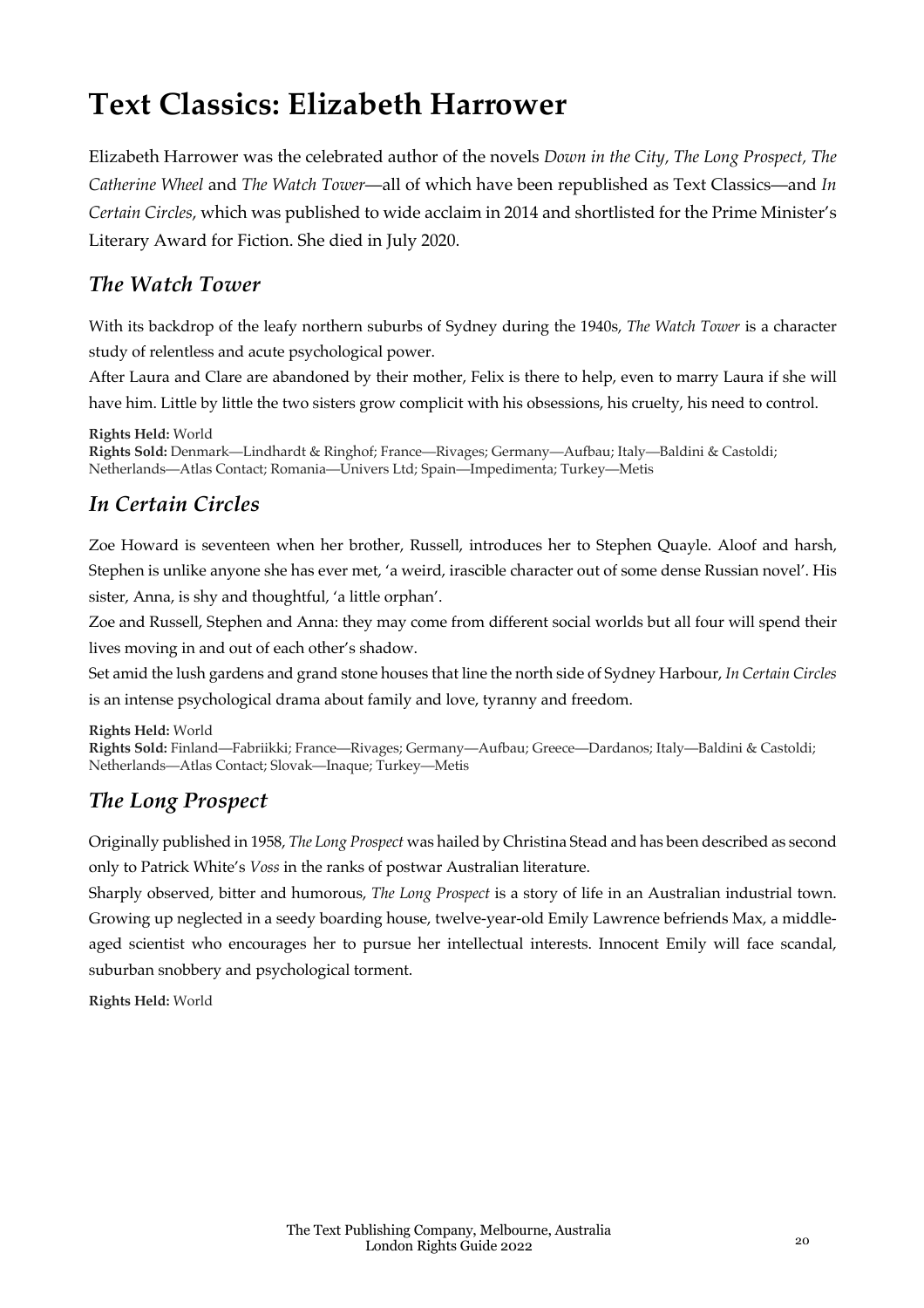# **Text Classics: Amy Witting**

Amy Witting was born in Annandale, an inner suburb of Sydney, in 1918. She attended Sydney University, then taught French and English in state schools. Beginning late in life she published six novels, including *The Visit*, *I for Isobel*, *Isobel on the Way to the Corner Shop* and *Maria's War*; two collections of short stories; two books of verse, *Travel Diary* and *Beauty Is the Straw*; and her *Collected Poems.* Witting was awarded the 1993 Patrick White Prize. She died in 2001.

### *I for Isobel*

Born into a world without welcome, Isobel observes it as warily as an alien trying to pass for a native. Her collection of imaginary friends includes the Virgin Mary and Sherlock Holmes. Later she meets Byron, W. H. Auden and T. S. Eliot.

'Amy Witting is comparable to Jean Rhys, but she has more starch, or vinegar. The effect is bracing.' *New Yorker*

*I for Isobel*, a modern-day Australian classic, was followed by *Isobel on the Way to the Corner Shop*, winner of the *Age* Book of the Year Award.

**Rights Held:** World **Rights Sold:** Italy—Garzanti; Japan—Iwanami Shoten Publishers

### *The Visit*

Amy Witting's debut novel, first published when she was almost sixty, centres on a group of Bangoree residents who gather to read plays by Beckett and Brecht. But their literary pursuits, and their lives, take an unexpected turn after it is revealed that the late Roderick Fitzallan set some of his celebrated love poems in their small country town. Who is the local mystery woman who inspired Fitzallan's verse all those years ago?

**Rights Held:** World **Rights Sold:** Italy—Garzanti

### *A Change in The Lighting*

When her husband of three decades announces he has a younger lover and wants a divorce, Ella Ferguson realises how protected her life has been—she has 'seen no evil, heard no evil and spoken no evil'. Alone, enraged, she must come to terms with her failed marriage and her relationships with her adult children. *A Change in the Lighting*, Amy Witting's third novel, is the compelling story of a woman cast adrift.

**Rights Held:** World **Rights Sold:** Italy—Garzanti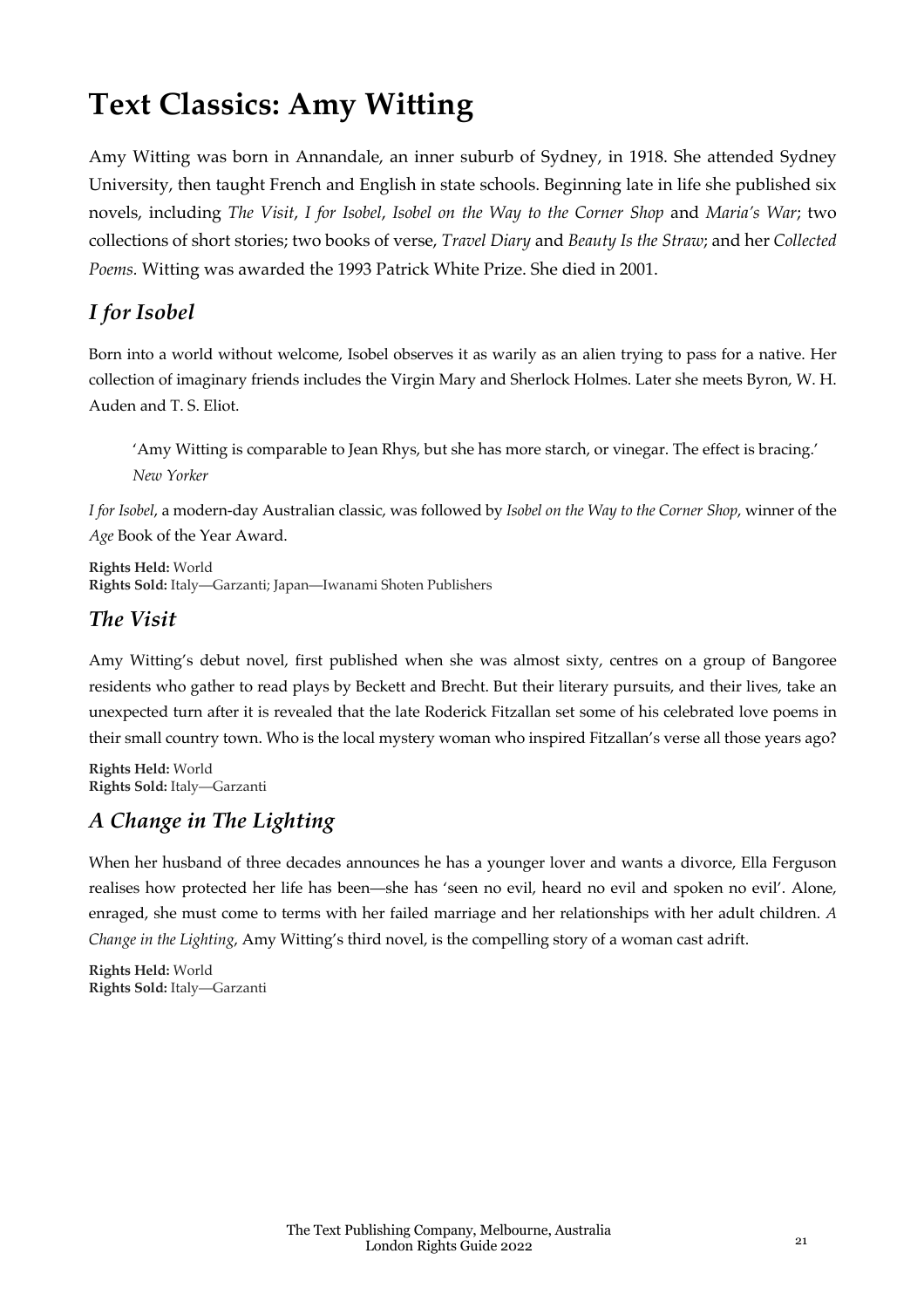## **Text Classics**

## **Helen Hodgman**

Helen Hodgman is the author of the novels *Blue Skies* (1976), *Jack and Jill* (1978; winner of the Somerset Maugham Award), *Broken Words* (1988; winner of the Christina Stead Prize), *Passing Remarks* (1996), *Waiting for Matindi* (1998) and *The Bad Policeman* (2001).

### *Blue Skies*

In Helen Hodgman's dazzlingly written debut a young woman is trapped in a small city on an island at the end of the world—by motherhood and an absent husband, by busybody in-laws and neighbours, by a drab society yet to throw off the shackles of its colonial past. A darkly funny tale of a crack-up in stultifying suburbia, *Blue Skies* marked the emergence of a unique, acerbic voice in Australian fiction.

**Rights Held:** World **Rights Sold:** Germany—Verlagsgruppe Random House; Italy—Edizioni Socrates

## **Kenneth Cook**

Kenneth Cook was born in Sydney. *Wake in Fright*, which drew on his time as a journalist in Broken Hill, was first published in 1961 when Cook was thirty-two. It was published in England and America, was translated into several languages, and became a prescribed text in schools.

## *Wake in Fright*

John Grant is a young teacher who arrives in the rough outback town of Bundanyabba planning to stay overnight before catching a plane to Sydney. But his one night stretches to five as he spirals into an alcoholic, sexual and spiritual nightmare. *Wake in Fright* is the original greatest outback horror story.

'A true dark classic of Australian literature.' J. M. Coetzee

**Rights Held:** World **Rights Sold:** Brazil—Grua Livros; Catalan—Males Herbes; France—Autrement; Italy—Enrico Damiani; Netherlands— Podium; Spain—Seix Barral; Turkey—Ayrinti

## **Craig Harrison**

Craig Harrison was born in Leeds in 1942. He left for New Zealand in 1966 after being appointed a lecturer at Massey University. There he devised a course in art history, which he taught until his retirement in 2000. His award winning plays have been performed for over twenty-five years.

## *The Quiet Earth*

John Hobson wakes one morning to find his watch stopped at 6.12. The streets are deserted, there are no signs of life or death anywhere, and every clock he finds has stopped: at 6.12. Is Hobson the last person left on the planet? Inventive and suspenseful, *The Quiet Earth* is a confronting journey into the future—and a dark past.

'Excellent…The inevitability of the horror has a Hitchcock quality.' *Listener*

**Rights Held:** World **Rights Sold:** Film—Triptych Pictures; Turkey—Ayrinti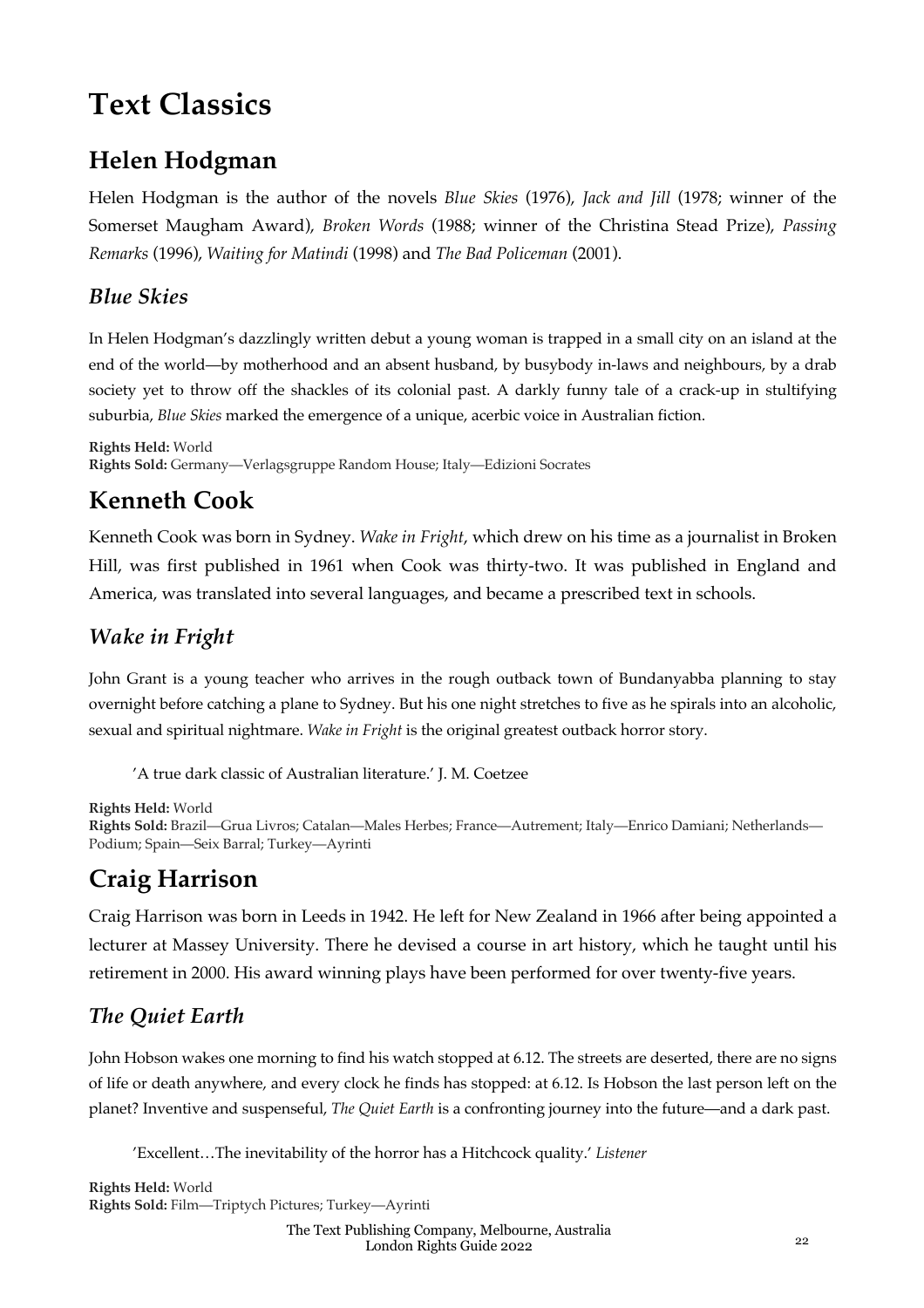### **Text Publishing Agents**

#### **Baltic Region**

Tatjana Zoldnere Andrew Nurnberg Associates PO Box 77, Riga LV 1011, Latvia Phone: +371 6 7506 495 Email: zoldnere@anab.apollo.lv

#### **Brazil**

Laura Riff The Riff Agency Avenida Calógeras, no. 6, sala 1007, Centro, Rio de Janeiro RJ, 20030-070, Brazil Phone: +55 21 2287 6299 Email: laura@agenciariff.com.br

#### **China and Taiwan**

Gray Tan The Grayhawk Agency 1F, No. 18, Lane 206, Sec 1 Daan Road, Daan Dist., Taipei 106685 Taiwan Phone: +886 2 2705 9231 Email: grayhawk@grayhawk-agency.com

#### **Czech Republic and Slovak Republic**

Kristin Olson Kristin Olson Literary Agency Klimentská 24, 110 00 Praha 1 Czech Republic Phone +420 222 582 042 Email: kristin.olson@litag.cz

#### **France**

Eliane Benisti Eliane Benisti Agency 80 Rue des Saints-Pères 75007 Paris, France Phone: +33 1 42 22 85 33 Email: eliane@elianebenisti.com

#### **German Language**

Christian Dittus [adult titles] Antonia Fritz [children's & YA titles] Paul & Peter Fritz AG Seefeldstrasse 303, CH-8008, Zürich, Switzerland Phone: +41 1 44 388 4140 Email: afritz@fritzagency.com Email: cdittus@fritzagency.com

#### **Greece**

Evangelia Avioniti Ersilia Literary Agency Phone: +30 693 8454 332 Email: info@ersilialit.com

#### **Hungary**

Peter Bolza Kátai & Bolza Literary Agents H-1056 Budapest, Szerb u. 17-19 Hungary Phone: +36 1 456 0313 Email: peter@kataibolza.hu

#### **Israel**

Beverley Levit The Israeli Association of Book Publishers 29 Carlebach Street Tel Aviv, 67132, Israel Phone: +972 3 5614121 (ext 123) Email: rights1@tbpai.co.il

#### **Italy**

Erica Berla Berla & Griffini Rights Agency via Gian Giacomo Mora 7, 20123 Milano, Italy Phone: +39 02 80 50 41 79 Email: berla@bgagency.it

#### **Japan**

Maiko Fujinaga Japan Uni Agency, Inc. Tokyodo Jinbacho, no. 2 Building 1-27 Kanda Jinbo-cho Chiyoda-ku, Tokyo 101-0051, Japan Phone: +81 3 3295 0301 Email: maiko.fujinaga@japanuni.co.jp

Hamish Macaskill The English Agency (Japan) Ltd. Sakuragi Bldg. 4F 6-7-3 Minami Aoyama, Minato-ku Tokyo 107-0062, Japan Phone: +81 3 3406 5385 Email: hamish@eaj.co.jp